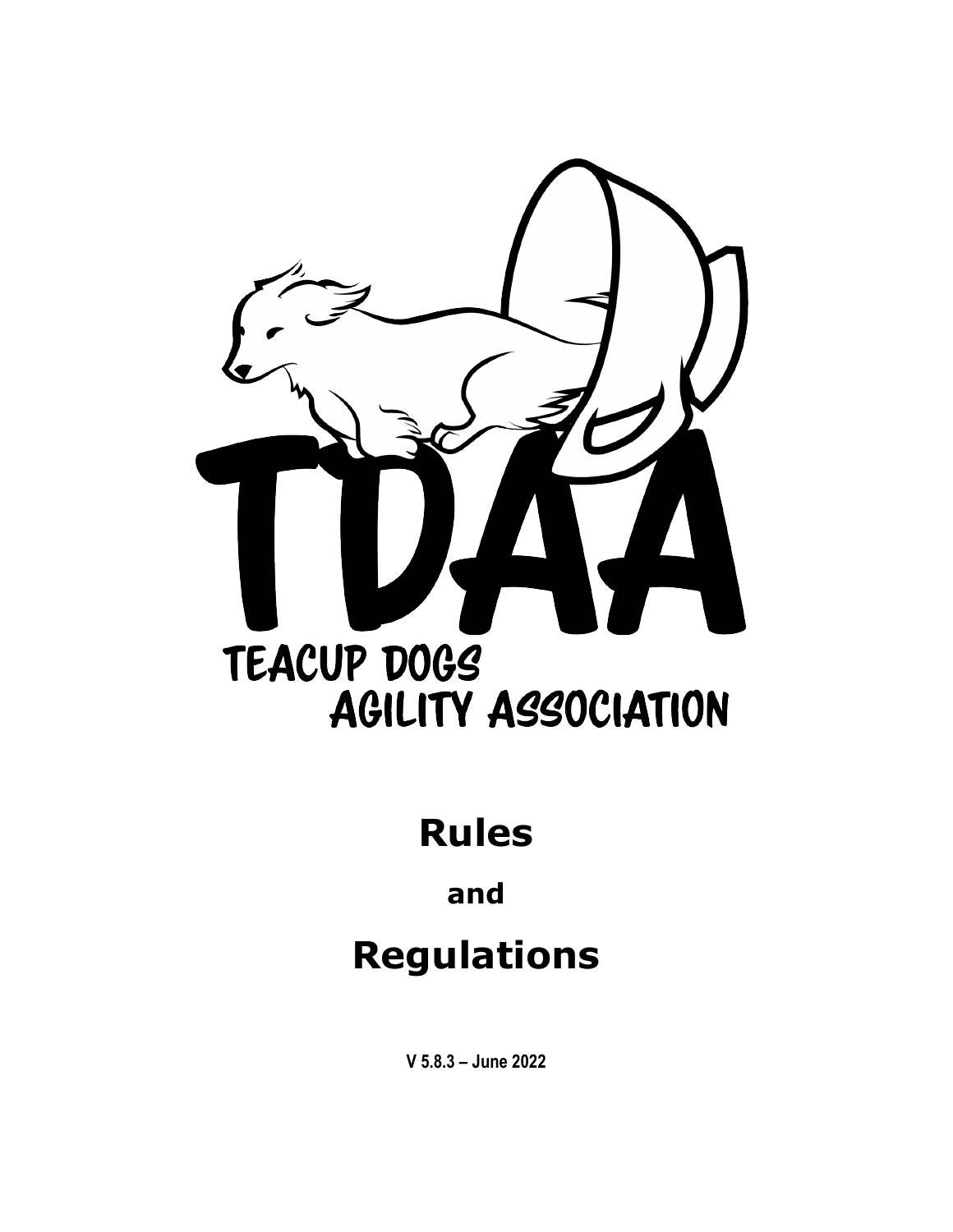### **Table of Contents**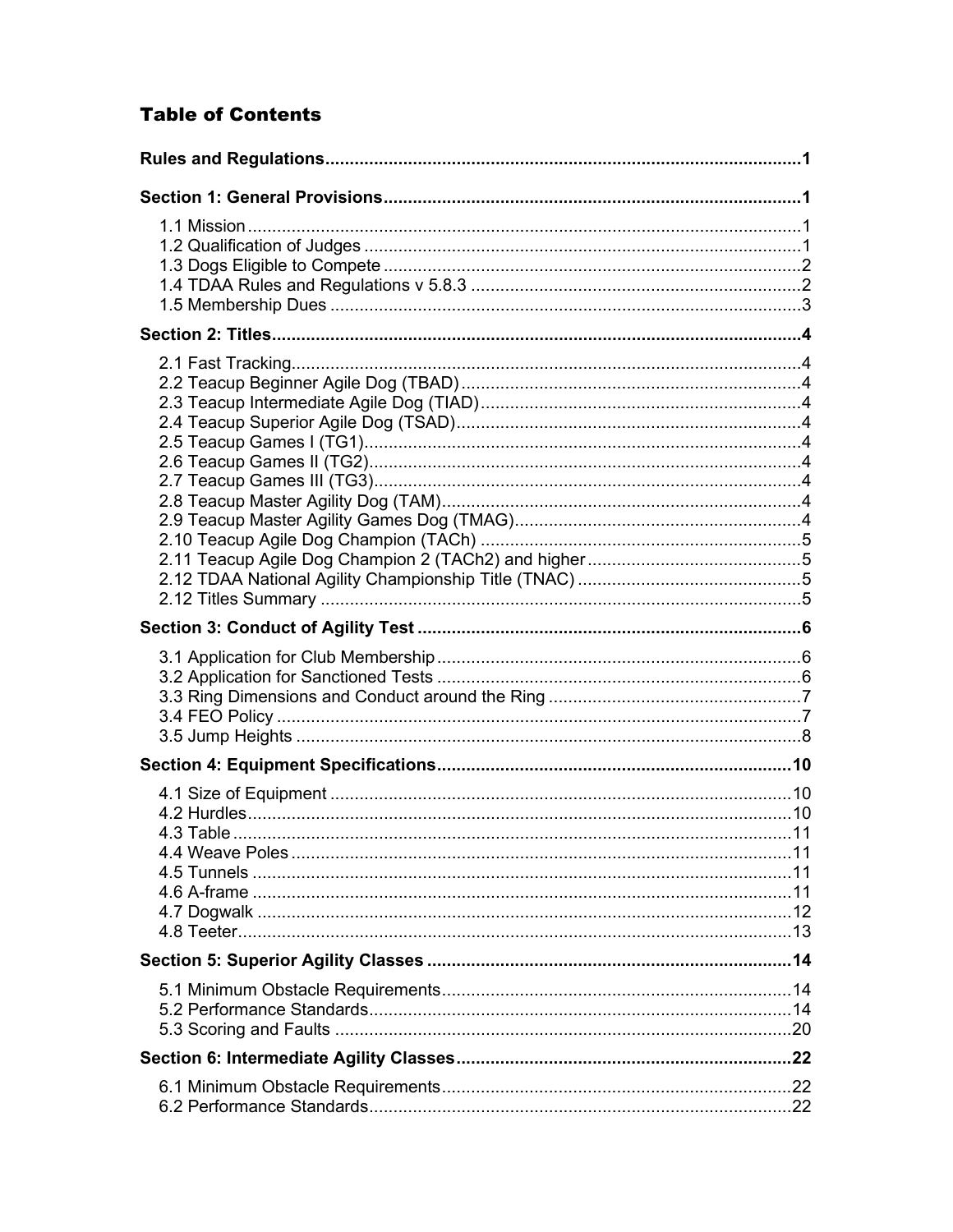| .28 |
|-----|
|     |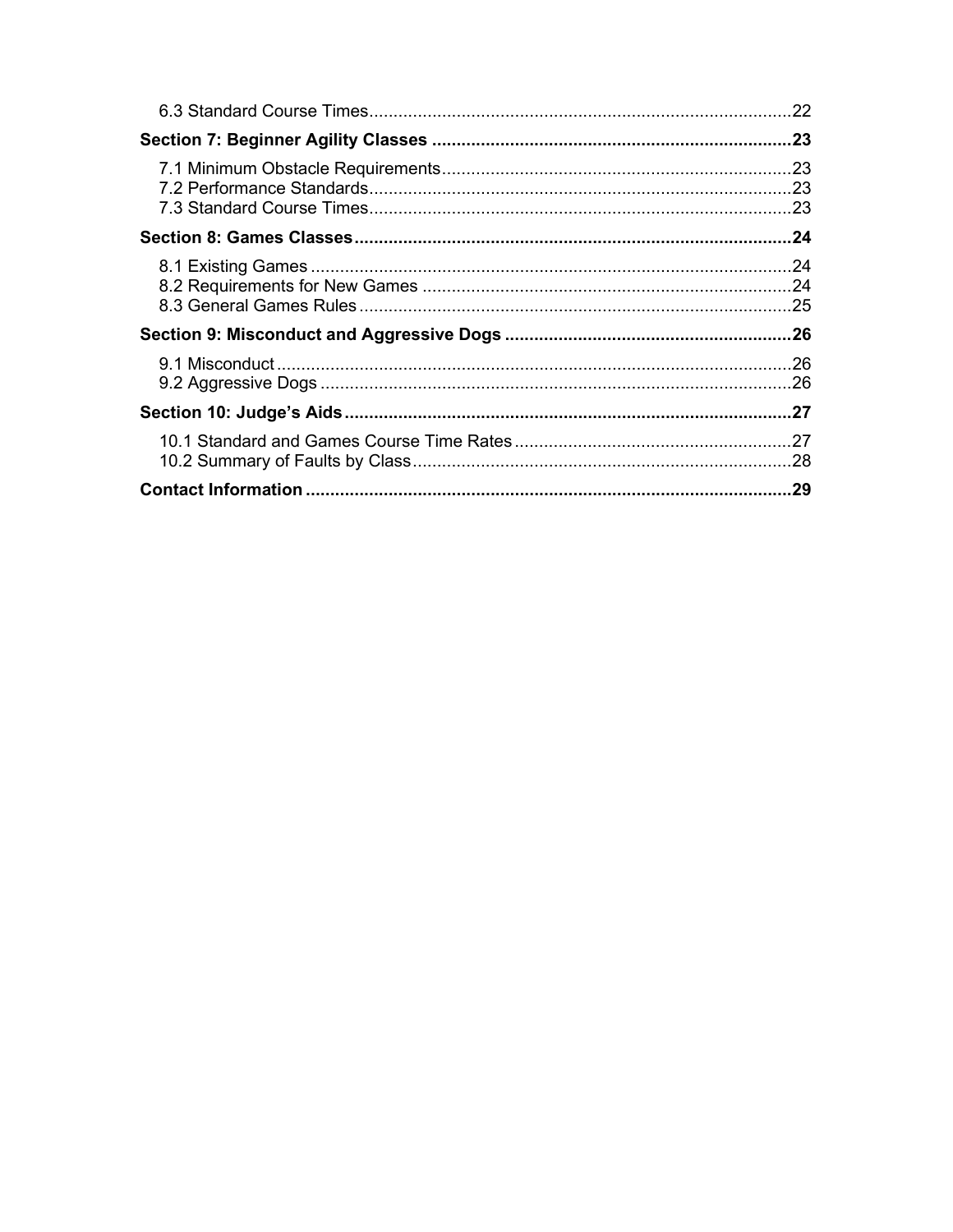

# <span id="page-3-0"></span>**Rules and Regulations**

**V 5.8.2 June 2022**

# <span id="page-3-1"></span>**Section 1: General Provisions**

### <span id="page-3-2"></span>*1.1 Mission*

The purpose of the Teacup Dogs Agility Association is to provide a safe, competitive venue for dogs of small stature without regard to breed or pedigree, and to encourage course challenges that are comparable to the course challenges which face large dog handlers in other popular venues.

### <span id="page-3-3"></span>*1.2 Qualification of Judges*

A sanctioned test (commonly referred to as a trial) shall be conducted by a judge, trial chair, and trial secretary appointed for the conduct of the sanctioned test. Only people listed on the Certified Judges List are permitted to judge at a sanctioned test or event pursuant to the guidelines established in these Rules and Regulations. All TDAA judges shall be members of TDAA in good standing.

To be considered a Certified Judge, the individual must be at least 18 years of age, earned a TACh in TDAA, have attended a judge certification course, passed the test as proctored by a Regional Master Judge (RMJ), and then judged a trial while being observed by an RMJ, who will provide the final approval of the certification after the trial observation.

Those judges who have extensive experience in all aspects of the role can apply to become Regional Master Judges. An RMJ is someone who provides support and guidance to the judges in their area, through training and continuing education.

A Club Affiliate judge may be a member of the group hosting the sanctioned test. The Club Affiliate judge may show their own dog in a class for which he is the judge of record if another TDAA judge is present and steps in to judge that run.

The judge shall be solely responsible for designing and setting standard courses, including measuring course distance and standard course time. The judge shall also be solely responsible for setting courses for games, writing the briefings, defining how the games will be scored (including the ER code to be used) and designing or specifying any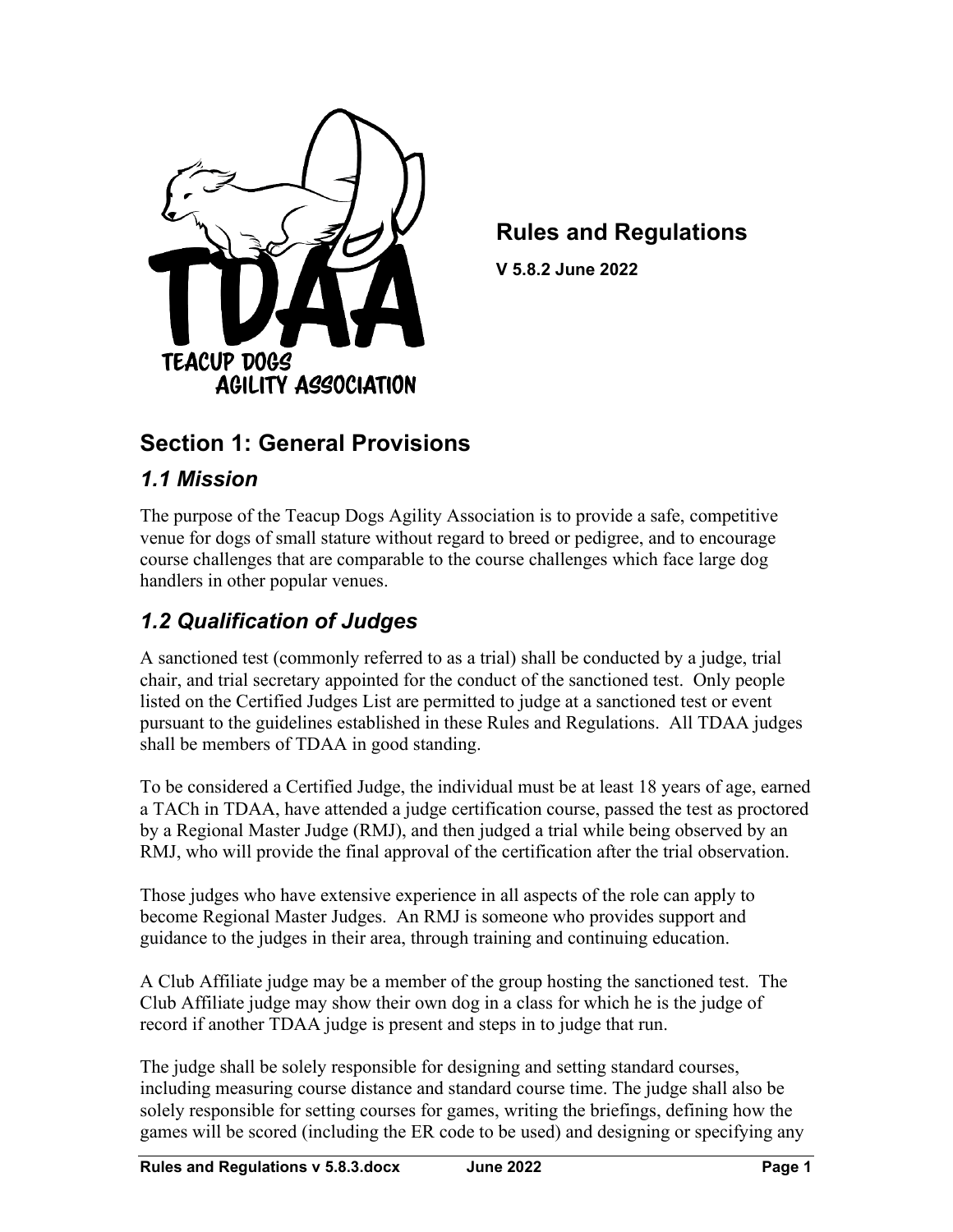additional requirements of the games according to the game rules. The judge shall observe and signal course or game faults or points. In the event that a fault or other issue is noted by another competitor or observer, the judge shall not allow those observations to influence how the run was scored. Continued interference with the judge's calls shall be deemed unsportsmanlike conduct and the individual who is interfering shall be warned, up to and including being asked to leave.

# <span id="page-4-0"></span>*1.3 Dogs Eligible to Compete*

The Teacup Dogs Agility Association is open to all dogs, without regard to breed or pedigree, measuring 20" or less, who are at least 12 months of age. No dog may participate with apparent injuries, lameness or bandages. Blind dogs, bitches in season and dogs that are aggressive may not compete, at the discretion of the trial chair and the judge.

Clubs that use large equipment have the option to allow dogs measuring up to 22" to participate in a TDAA event. Allowing dogs of this height to participate is at the discretion of the club. These dogs will be scored in a 20" category and will be registered as such. The tallest jump height in TDAA will continue to be 16"; the 20" category simply ensures that these dogs compete against each other. As is the case for all dogs, these dogs may jump at any height they choose at a trial.

It should be noted here that having these dogs compete on large equipment is intended to provide for the safety of the dogs.

At the Petit Prix, dogs between 20" and 22" may participate in a separate event, using larger equipment.

Dogs above 22" that are registered with TDAA as of the date of these rules may continue to compete in TDAA trials on large equipment (at the club's discretion).

A dog may compete under a judge who is a member of the same household.

Dogs with three legs or feet, either by amputation or birth defect shall be able to compete so long as the disability clearly does not create a safety hazard for the dog.

All dogs showing at a TDAA trial, whether in sanctioned competition or FEO must be registered with the TDAA. "Registered with the TDAA" means the dog either: a) has a TDAA registration number, or b) the trial secretary has both the registration form and payment in hand (these must be included with the trial secretary's paperwork).

A dog owned by the judge of record may be shown under that judge and *may be* shown under a different judge and run by that judge of record.

# <span id="page-4-1"></span>*1.4 TDAA Rules and Regulations v 5.8.3*

This rule book (version 5.8.3) supersedes all previous versions of TDAA rules. It is the sole source for TDAA rules except as noted in its text, and is effective June 2022. Updates to this rule book may be published from time to time at www.k9tdaa.com. Please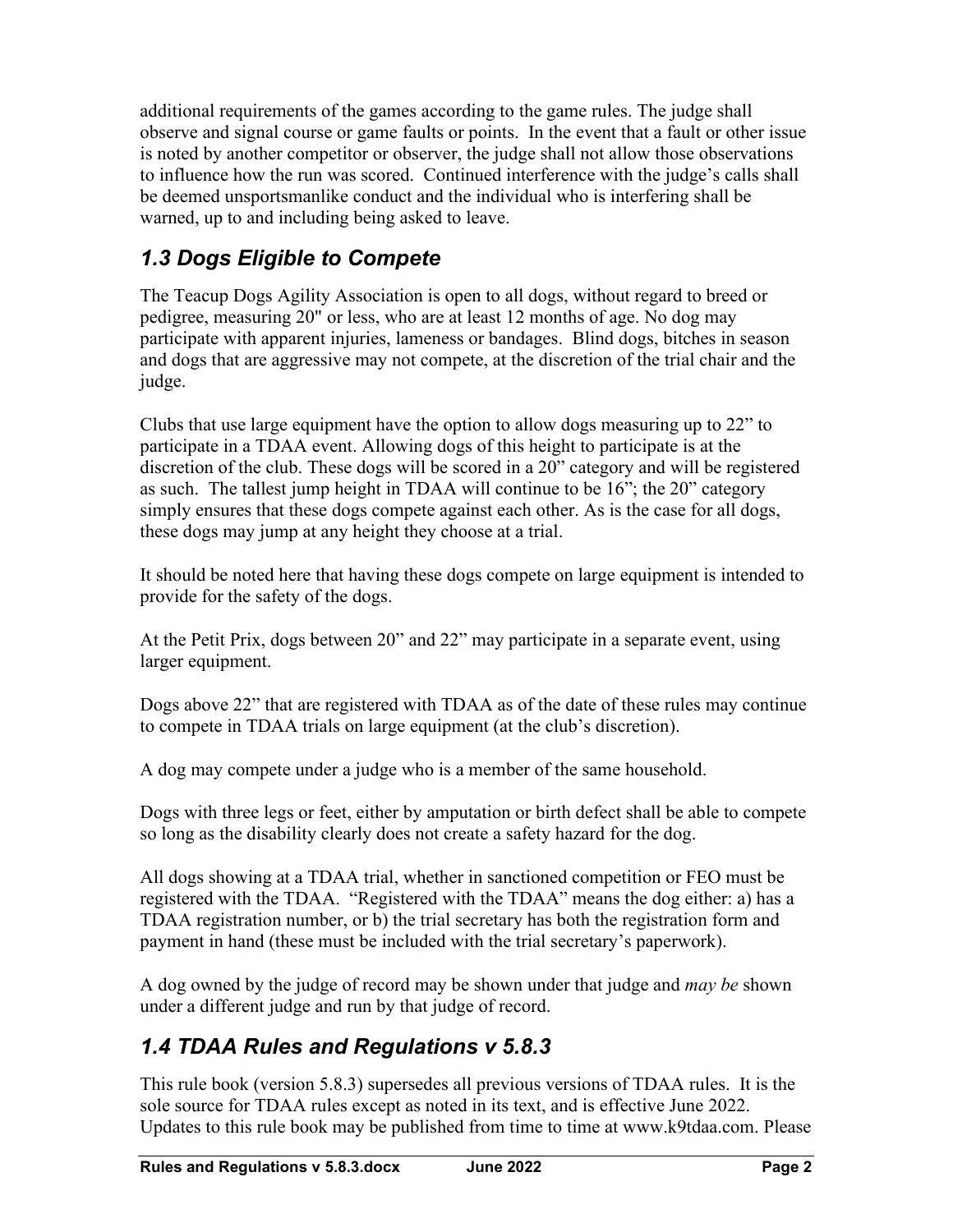verify that you have the latest version by checking the web site.

This version of the TDAA Rules and Regulations contains text in yellow used to highlight significant passages which contain differences from previous versions of the Rules and Regulations.

### <span id="page-5-0"></span>*1.5 Membership Dues*

TDAA membership dues are \$25.00 per five-year Membership Period, payable upon membership initiation and every fifth anniversary of the membership purchase thereafter. The TDAA treasurer shall send each member a notice electronically for the ensuing membership period.

The membership application form can be found at<http://www.k9tdaa.com/#forms> on the TDAA website.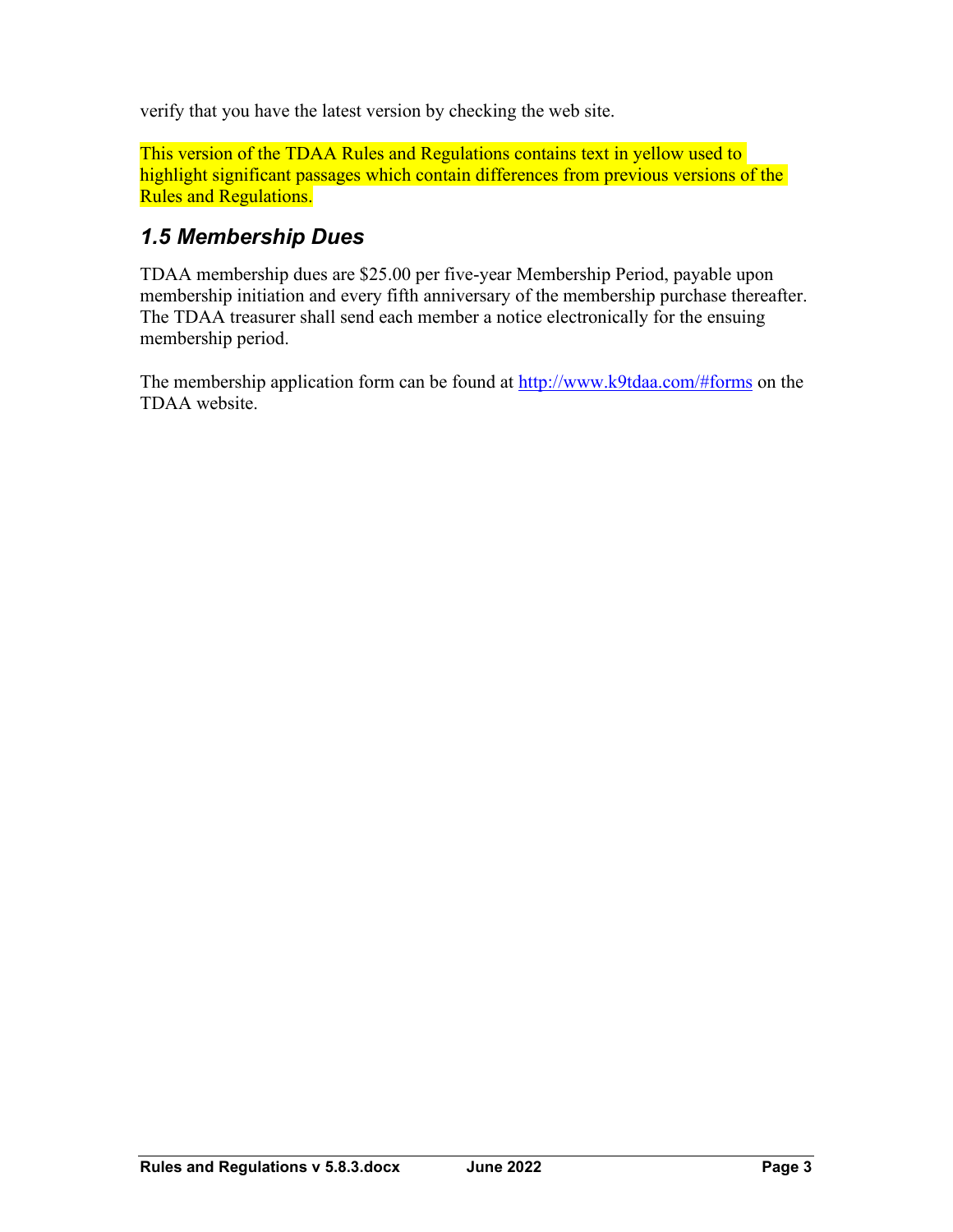# <span id="page-6-0"></span>**Section 2: Titles**

# <span id="page-6-1"></span>*2.1 Fast Tracking*

In the past, TDAA allowed for titles to be grandfathered from other organizations. The criteria for earning titles are presented below for all dogs below, and as a result, TDAA will no longer offer a "Fast Tracking" option.

# <span id="page-6-2"></span>*2.2 Teacup Beginner Agile Dog (TBAD)*

To earn the TBAD title the dog must earn three qualifying scores in Beginner standard courses.

# <span id="page-6-3"></span>*2.3 Teacup Intermediate Agile Dog (TIAD)*

To earn the TIAD title the dog must earn three qualifying scores in Intermediate standard courses subsequent to the TBAD title.

# <span id="page-6-4"></span>*2.4 Teacup Superior Agile Dog (TSAD)*

To earn the TSAD title the dog must earn five qualifying scores in Superior standard courses subsequent to the TIAD title.

# <span id="page-6-5"></span>*2.5 Teacup Games I (TG1)*

To earn the TG1 title the dog must earn three qualifying scores in at least two different Games I classes.

# <span id="page-6-6"></span>*2.6 Teacup Games II (TG2)*

To earn the TG2 title the dog must earn three qualifying scores in at least three different Games II classes subsequent to the TG1 title.

# <span id="page-6-7"></span>*2.7 Teacup Games III (TG3)*

To earn the TG3 title the dog must earn five qualifying scores in at least five different Games III classes subsequent to the TG2 title.

# <span id="page-6-8"></span>*2.8 Teacup Master Agility Dog (TAM)*

To earn a TAM title the dog must earn ten (10) qualifying scores in the Superior class subsequent to the TSAD title. The dog can earn multiple TAM awards, titled TAM2, TAM3, and so on. This award will be given to teams as they work towards their TACh title.

# <span id="page-6-9"></span>*2.9 Teacup Master Agility Games Dog (TMAG)*

To earn a TMAG title the dog must earn ten (10) qualifying scores in the Games III class subsequent to the TG3 title. The dog can earn multiple TMAG awards, titled TMAG2, TMAG3, and so on. This award will be given to teams as they work towards their TACh title.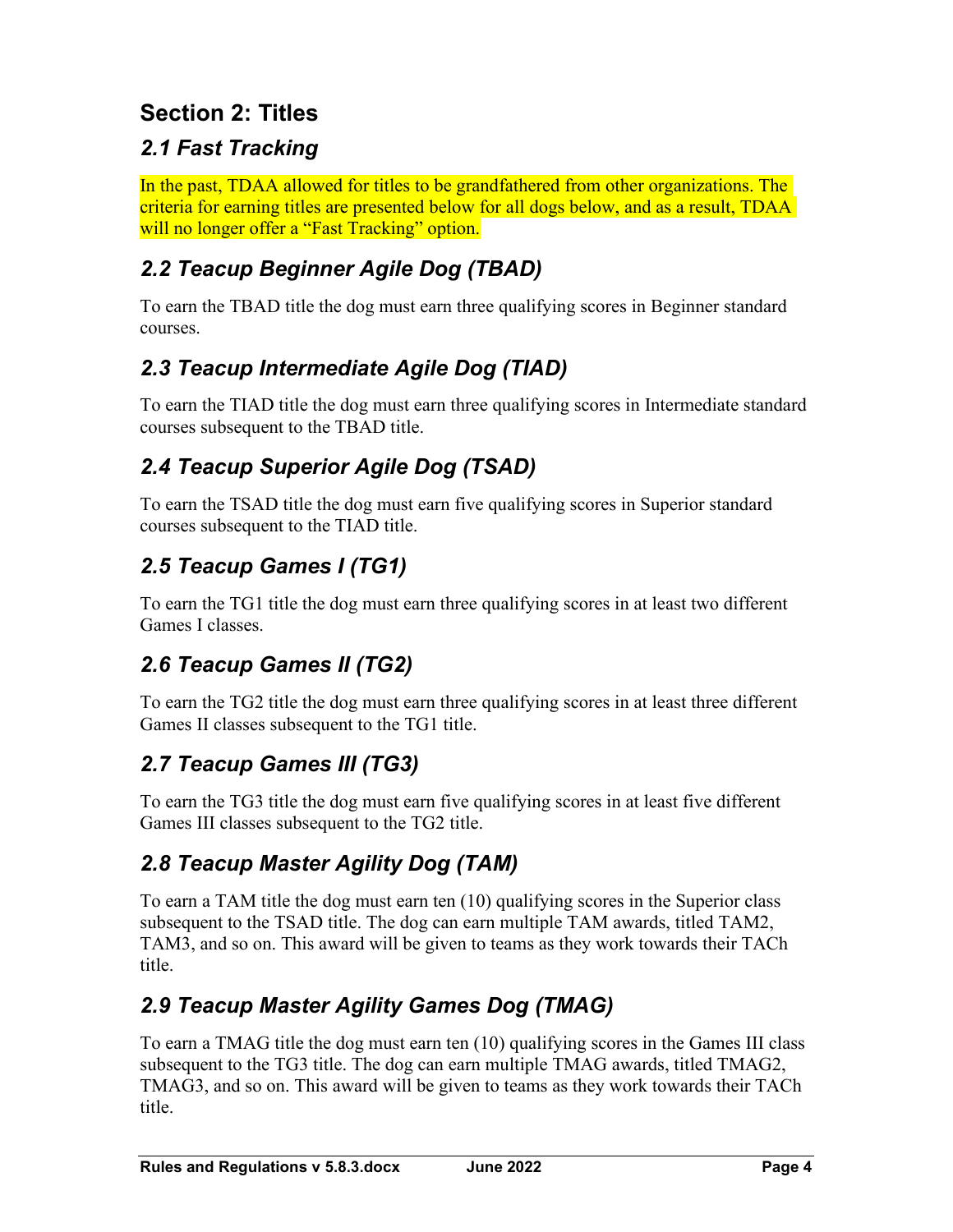# <span id="page-7-0"></span>*2.10 Teacup Agile Dog Champion (TACh)*

To earn the TACh title the dog must earn ten qualifying Teacup Superior scores subsequent to the TSAD title. The dog must also earn ten qualifying Teacup Games III scores in at least five different games subsequent to the TG3 title.

## <span id="page-7-1"></span>*2.11 Teacup Agile Dog Champion 2 (TACh2) and higher*

To earn the TACh2 title the dog must earn 15 qualifying scores in the Superior Standard Class, and 15 qualifying scores in the Games III class, subsequent to earning the TACh title. To earn the TACh3 the dog must earn 20 total qualifying scores in both Superior Standard and Games III, subsequent to earning the TACh2 title. This can continue on for as many TACh titles as desired; adding 5 more qualifying scores in both Standard and Games classes to that required for the previous title awards the team the next higher TACh level title. These are qualifying scores beyond the TSAD and TG3 titles.

# <span id="page-7-2"></span>*2.12 TDAA National Agility Championship Title (TNAC)*

To earn a TNAC title the dog must achieve the highest overall score in his jump height at the TDAA Petit Prix. This is a unique title in our agility culture as it is a championship earned by excellence in competition; specifically, by an unambiguous win in the national tournament.

| Level            | <b>Requirements</b>                                                                                                                   | <b>Title</b>      |
|------------------|---------------------------------------------------------------------------------------------------------------------------------------|-------------------|
| Beginner Std     | 3 qualifying scores                                                                                                                   | <b>TBAD</b>       |
| Intermediate Std | 3 qualifying scores                                                                                                                   | <b>TIAD</b>       |
| Superior Std     | 3 qualifying scores                                                                                                                   | <b>TSAD</b>       |
| Games I          | 3 qualifying scores in at least 2 unique games                                                                                        | TG1               |
| Games II         | 3 qualifying scores in 3 unique games                                                                                                 | TG <sub>2</sub>   |
| Games III        | 3 qualifying scores in 5 unique games                                                                                                 | TG3               |
| Superior Std /   | 10 qualifying standard scores subsequent to the TSAD                                                                                  |                   |
| Games III        | 10 qualifying games scores in at least 5 unique games<br>subsequent to the TG3                                                        |                   |
| Superior Std /   | 15 qualifying standard scores subsequent to the TACh                                                                                  | TACh <sub>2</sub> |
| Games III        | 15 qualifying games scores subsequent to the TACh                                                                                     |                   |
| Superior Std /   | 20 qualifying standard scores subsequent to the TACh2                                                                                 | TACh <sub>3</sub> |
| Games III        | 20 qualifying games scores subsequent to the TACH2                                                                                    |                   |
| Superior Std     | 10 qualifying scores subsequent to the TSAD title                                                                                     | <b>TAM</b>        |
| Games III        | 10 qualifying scores subsequent to the TG3 title                                                                                      | <b>TMAG</b>       |
| All levels       | Achieve the highest overall score in his jump height at<br>the TDAA Petit Prix, and score among the top 25 dogs in<br>the tournament. | <b>TNAC</b>       |

### <span id="page-7-3"></span>*2.12 Titles Summary*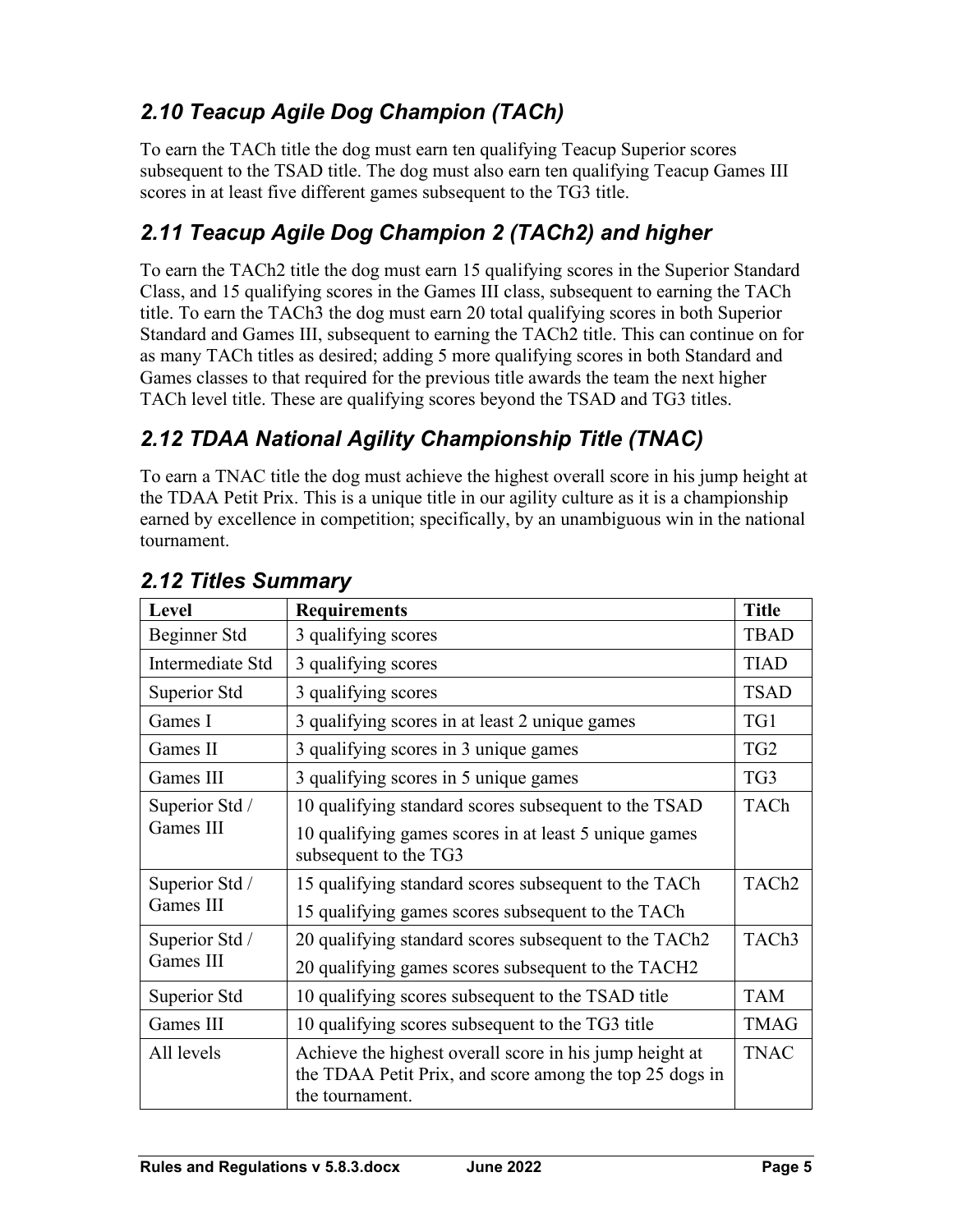# <span id="page-8-0"></span>**Section 3: Conduct of Agility Test**

### <span id="page-8-1"></span>*3.1 Application for Club Membership*

Participation in TDAA is limited to sanctioned host clubs. The fee for a club membership is \$20. This fee should be sent to the TDAA with a completed application. The renewal fee is waived for any club conducting at least two TDAA trials in the previous year.

A TDAA member club must hold at least two sanctioned events per calendar year in fulfillment of their club membership responsibility. Failure to satisfy this stipulation shall result in a loss of membership. Copies of application forms may be obtained from the forms section of **[www.k9tdaa.com](http://www.k9tdaa.com/)** or upon request to TDAA. The application along with the appropriate filing fee shall be submitted to TDAA. The TDAA reserves the right to refuse any application for sanction for any reason without recourse from the requesting organization.

Clubs that do not abide by the Rules and Regulations, as presented in this document, or that do not support the mission of TDAA, may result in actions up to and including revocation of that club's membership at the sole discretion of TDAA.

### <span id="page-8-2"></span>*3.2 Application for Sanctioned Tests*

A Teacup Dogs Agility Association member club wishing to hold a sanctioned test must submit an application to TDAA for a sanction. Such sanction shall permit the group to designate a test as "sanctioned" by TDAA, indicating that the host organization or group shall comply with all the requirements set forth in these rules and regulations and such guidelines as may be established or amended by the TDAA. The Trial Chairperson or the Trial Secretary must each be a TDAA member in good standing.

The application fee for a sanctioned test is \$25. This fee should be paid to the TDAA at least 60 days in advance of the trial date with a completed application (with the exception of a pop-up trial, for which the fee and application must be submitted before the trial occurs). Trial applications scheduled to occur the same weekend as the Petit Prix will not be accepted.

The trial application fee applies to all sanctioned trials, including a typical weekend event, day trial, pop-up trial, and serial trial. Trials can consist of a maximum of 12 events/classes, of which no more than 9 can be standard classes (these limits are all the ATS allows). Note that serial trials may consist of a maximum of three trial dates. Anything in excess of three dates requires a second trial application and fee.

Trial premiums are to be submitted no less than six (6) weeks prior to the date of the trial. Premiums will be reviewed for conformity with TDAA Rules and Regulations before being posted to the TDAA web site.

The courses that are to be used in the conduct of the trial must also be submitted to TDAA six (6) weeks in advance of the trial date for review. This submission is to include course maps for the standard runs at all levels (superior, intermediate and beginner), course maps for the games, along with associated briefings and ER codes. TDAA will review the courses and provide comments for revisions where necessary. Revised courses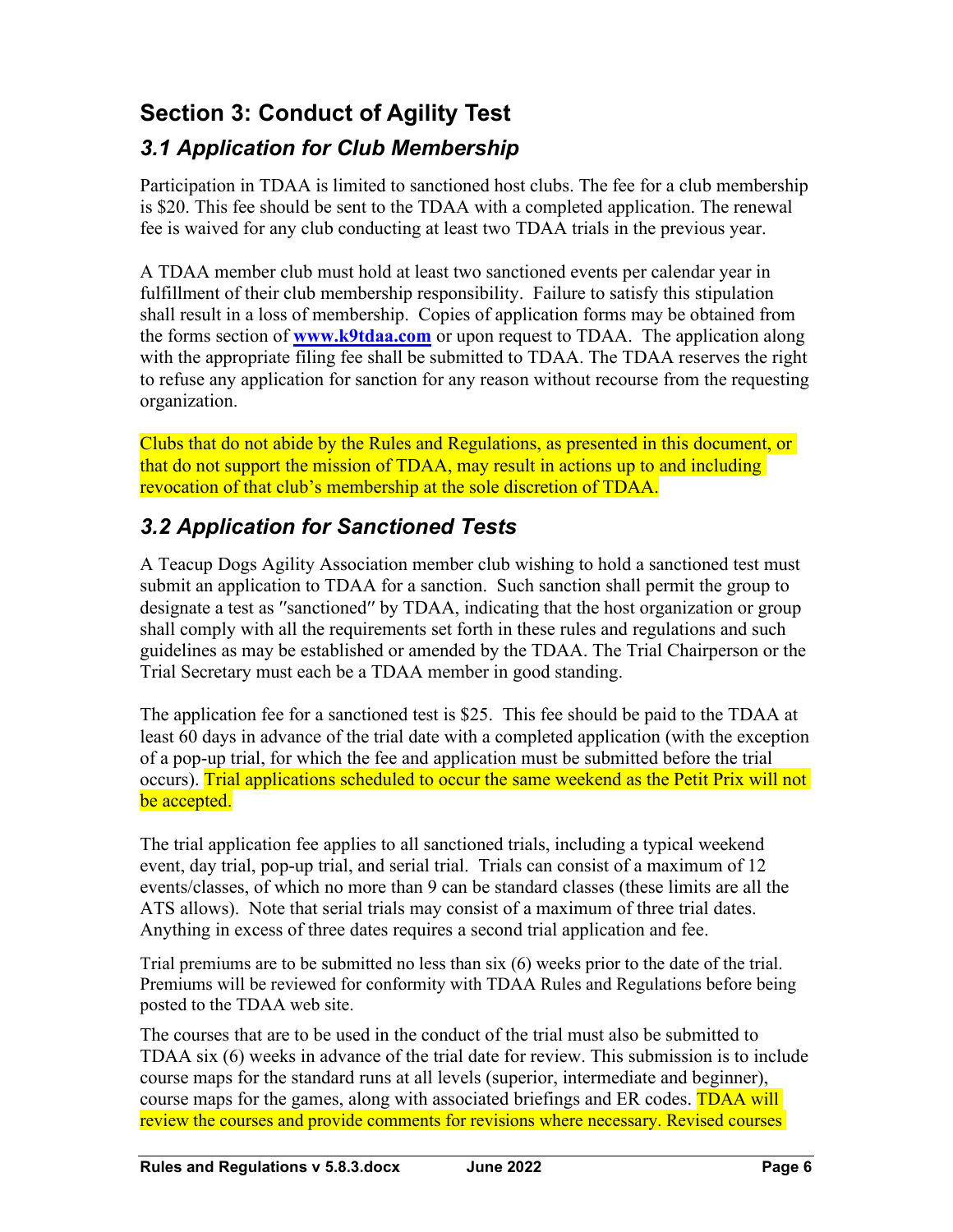must be submitted to the TDAA no less than two weeks prior to the commencement of the trial. A trial number will be issued upon receipt of the approved trial premium, approval of the course maps and briefings, and the application.

Upon completion of the sanctioned test, the completed agility trial software and copies of the course maps used at the trial must be emailed to the TDAA, with a fee of \$1.50 for each catalog entry (if paid in a timely manner). See the current *Recording Fees Payment Calculator* on the TDAA website. The trial materials and fees must be submitted prior to results being processed.

# <span id="page-9-0"></span>*3.3 Ring Dimensions and Conduct around the Ring*

The area allocated to a Test should measure 2,100 square feet minimum with a maximum of 6,000 square feet. The area should have a suitable surface and be clearly defined.

Judges may not reveal the design of the course prior to the day of a Test to prevent practice. No practice is allowed on the course except completion of an obstacle familiarization period when provided by the host club and in an order as directed by the judge of record for the trial.

Familiarization should include all obstacles to be used during the trial. Dogs may complete each obstacle off leash if the handler has reasonable control of the dog. Competitors must be allowed to walk the course without their dogs before the competition begins.

The judge shall hold an exhibitors' briefing prior to the commencement of competition. Such briefing shall include a review of scoring and performance requirements for the class, and a review of ring procedure. When applicable, the judge shall include a description of the table count. The judge shall not advise exhibitors on handling position and strategy but may respond to questions to allow clarification of the rules.

A warm-up area may be made available for all dogs using any regulation equipment. The equipment in the warm-up area may not be arranged in any way to imitate part of a standard course or game under way.

A minimum of one jump should be provided as a warm-up for dogs prior to entering the ring. The warm-up area is reserved for dogs entered in the trial.

# <span id="page-9-1"></span>*3.4 FEO Policy*

FEO entry will be allowed at the discretion of the host club and must be stated in the premium. Only TDAA registered dogs may run FEO at a trial.

A dog may be entered FEO in a level lower than their regularly entered level provided that the FEO run is subsequent to the higher-level class. For example, a team enters Intermediate Standard for purposes of qualifying, and may enter Beginner Standard as an FEO entry if Beginner is scheduled to run after Intermediate.

FEO runs will not be eligible for placements (or for qualifying), although they will be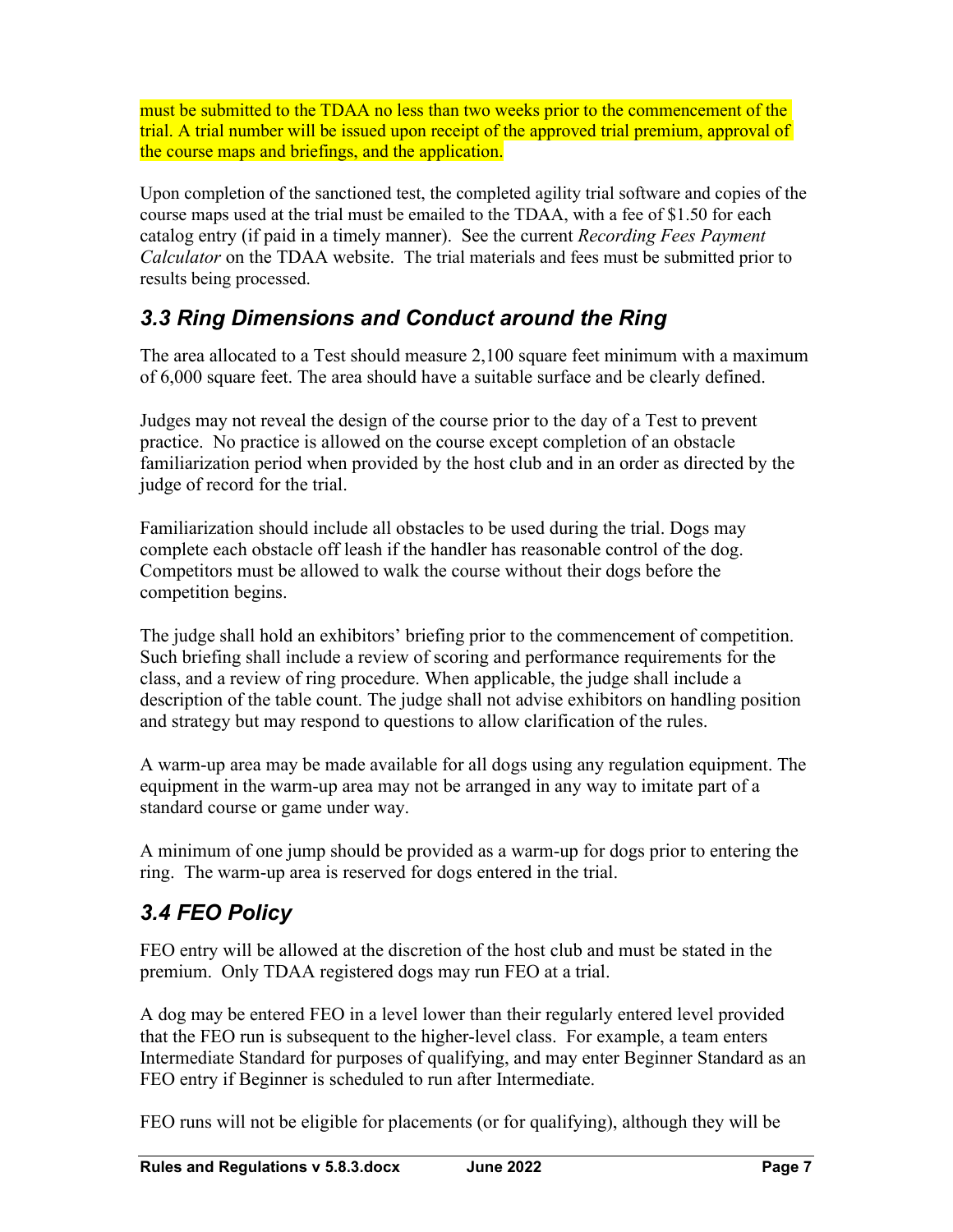judged and scored (compared to a fun run, which is not sanctioned, judged, or recorded.)

While no actual score will be recorded, an FEO entry is conducted under the provisions of TDAA Rules and Regulations. Judges will be paid in accordance with the agreement with the judge for all FEO runs. The typical compensation is \$1.00 per run.

FEO dogs should be given the courtesy of a judged and timed performance. The guidelines for judging the dog shall be consistent with rules for performance established for dogs of comparable level. For example, if a dog ceases to work, he should be dismissed from the ring; (a short blow on the whistle and a polite excusal from the ring).

The dog should be subject to a Maximum Course Time (MCT). This is typically 1.5 times the SCT (for example, if the SCT is 60 seconds the time-keeper will blow a whistle or sound the horn at 90 seconds).

If a dog is being shown on leash, the judge should advise that dragging the dog through any performance will be translated as either: a) the dog has ceased to work, or b) the handler is training the dog in the ring (e.g. repeating obstacles or specific sections of the course that have already been successfully completed). In either case the judge's response is to dismiss the dog from the ring. If a leash is being used it should be constantly in the control of the handler. The only exceptions might be when the dog is performing a tunnel or the tire. Under no circumstances should the dog be allowed to do a contact obstacle while dragging the leash.

# <span id="page-10-0"></span>*3.5 Jump Heights*

Measured heights are determined based on the height of the dog at the withers. Dogs of the same measured height compete at the same course times, even when jump heights differ. Dogs of the same measured height compete against each other regardless of the height at which they choose to jump in a trial.

### 3.5.1 Measuring of dogs and jump height forms

All dogs not having a permanent jump height certificate will be required to be measured by the judge of record at a trial. The judge will record the dog's measured height and legibly *print* their name on the measuring form. After TDAA receives two measurements that agree, the dog will receive an official jump height certificate. If two measurements result in two different measured heights, then a third judge is required to make a final measurement.

A dog may be measured using wickets or a measuring device.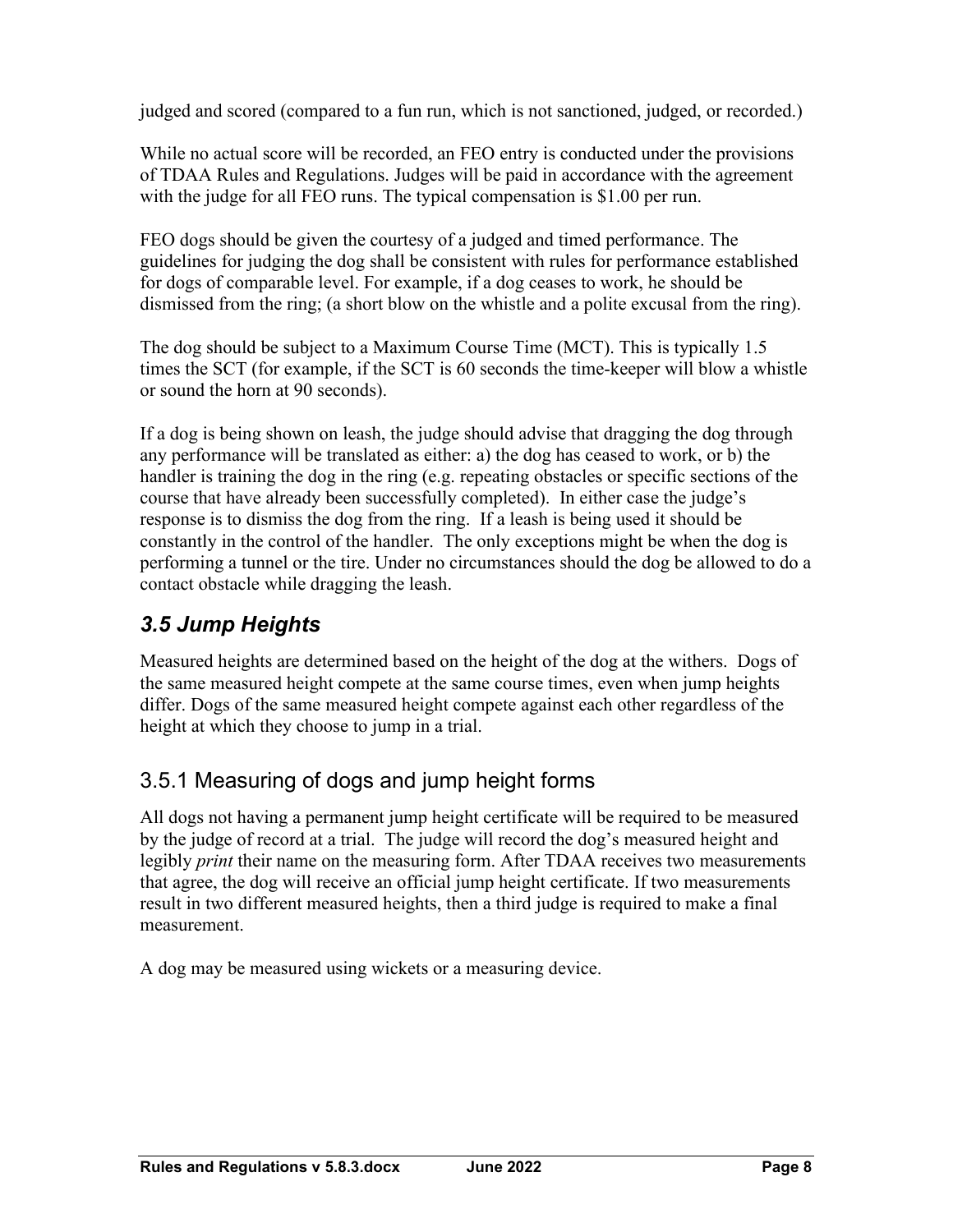### 3.5.2 Measured heights

- 4″ measured height  $\sim$  dogs measuring 8″ or less at the withers
- 8″ measured height  $\sim$  dogs measuring 12″ or less at the withers
- 12″ measured height  $\sim$  dogs measuring 16″ or less at the withers
- 16″ measured height  $\sim$  dogs measuring 20″ or less at the withers.
- 20″ measured height  $\sim$  dogs measuring in excess of 20″ at the withers. These dogs must compete on large equipment and will jump no higher than 16′′ hurdles.

### 3.5.3 Guidelines for Jump Height Selection

Special provisions are made granting body-type and veteran dogs jump height exemptions. Dog's given an exemption at a lower jump height will be able to earn qualifying legs and all TDAA titles. Any dog jumping with a jump height exemption competes against the field of dogs at the dog's measured height. Only one jump height exemption for body type will be allowed. Dogs may be given a second exemption for Veteran status.

#### **Note that dogs with jump height exemptions compete with dogs at their measured height and are given the same course times as dogs in their measured jump height.**

A dog's owner or handler may enter a dog at any jump height desired. Dogs jumping at a height other than their measured height will earn qualifying legs and all TDAA titles. A dog may enter a trial at only one jump height. A dog's jump height may be changed, at the trial, only with the permission of the trial secretary.

Self-declared jump height exemptions will not be recognized at certain special events and tournaments, such as the TDAA Petit Prix Tournament.

At the Petit Prix Tournament, dogs will be required to jump at their measured height, as adjusted for any height exemptions in accordance with TDAA Rules and Regulations.

#### 3.6 Move-ups at a trial

Move-ups at a trial are offered at the sole discretion of the host club, may be offered on the same day and/or day-to-day. A club is not obligated to offer move-ups but if offered, the method, policy and any deadlines must be stated in the premium. Move-ups are never allowed within the same ′′round′′ of a class. Move-ups and Fast Track are separate programs; a club may offer move-ups without offering Fast Track and vice versa.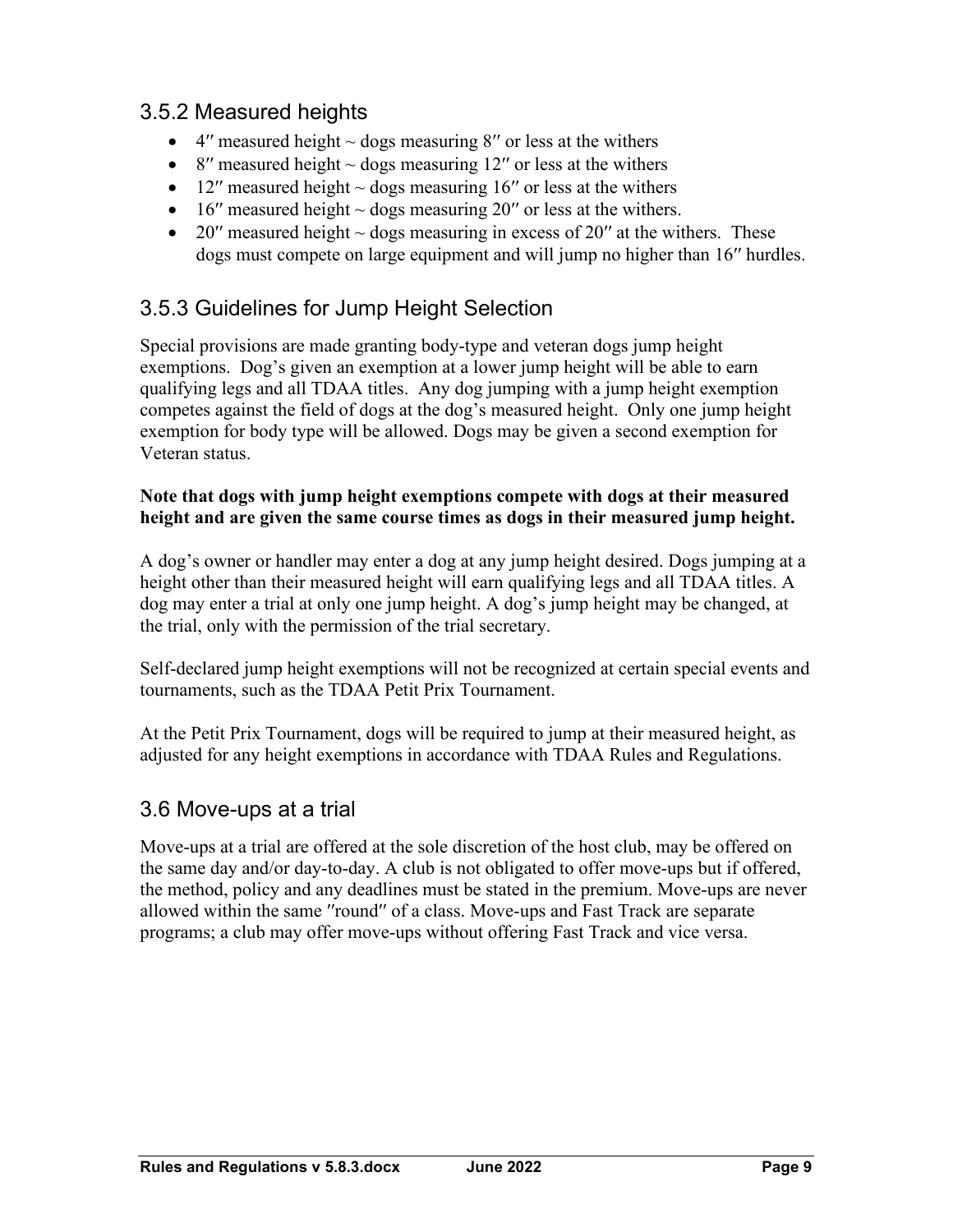# <span id="page-12-0"></span>**Section 4: Equipment Specifications**

# <span id="page-12-1"></span>*4.1 Size of Equipment*

It is understood that not all clubs can afford to purchase or build a full ring of equipment meeting the recommended sizes provided below. It is part of the mission of TDAA to provide more appropriately sized, scaled down equipment tailored to the smaller dogs. With this in mind, although it is not required, all current TDAA member groups are strongly encouraged to use teacup-sized equipment, as referenced below as the preferential size for each obstacle.

### <span id="page-12-2"></span>*4.2 Hurdles*

All hurdles must have displaceable bars. Bars will be set at the various jump heights: 2′′, 4′′, 8′′, 12′′ or 16′′. The length of all bars between the standards shall be in a range from 30′′ to 48′′, with a preference to 30′′.

If the jump standards do not have 2′′ jump cups, it is permitted to cross the bars in the 4′′ jump cups (with the other end leaning on the floor).

### 4.2.1 Bar Jump

On non-winged jumps the uprights shall be 1′′ to 4′′ wide.

Each bar jump shall have one bar. A ground bar is permitted. The ground bar must be 1′′ tall or less.

The thickness of the bar shall be between 3/4′′ and 1′′. When using PVC the preferred size shall be  $3/4$ " (ID) schedule 40.

### 4.2.2 Winged Jumps

Wings may be constructed in a range from 12" to 24" wide and 30" to 40" tall.

Wings may be free standing or attached to the hurdle uprights but may not exceed the above dimensions when including the width of the hurdle upright.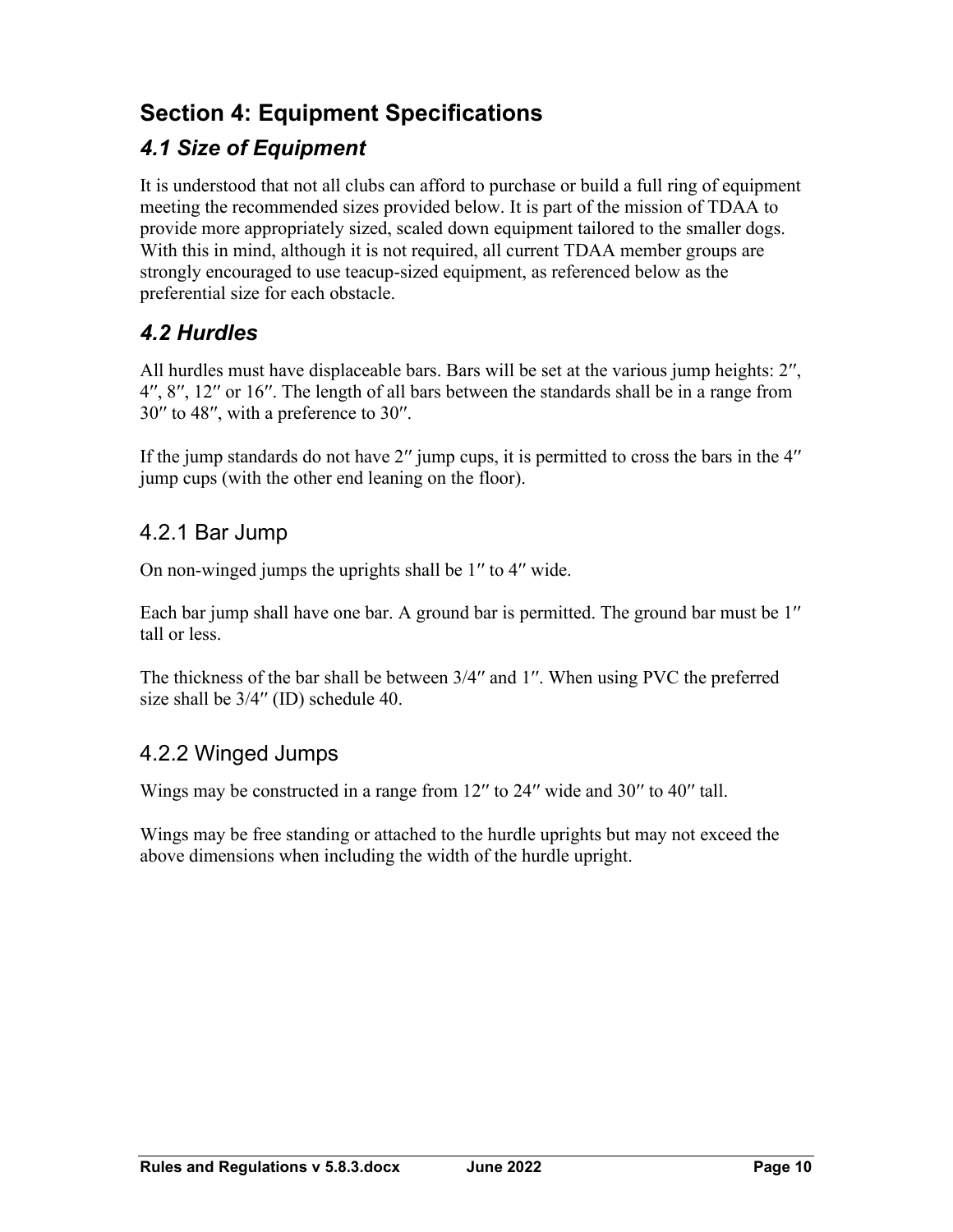# 4.2.3 Tire

The inner diameter of the tire may be no less than 16″ wide, and may be no greater than 24′′ wide, with a preference to the smaller size of 16′′. Any dimension allowed under previous equipment specifications in TDAA rules shall be permitted.

The width of the aperture rim may be in a range between 2'' and 4'' with a preference to the smaller size of 2′′.

The tire may be presented as a lollypop or in a frame with a preference to a frame. The height of the tire must be adjustable to each jump height. A break-away or displaceable tire is permitted.

### <span id="page-13-0"></span>*4.3 Table*

The table shall be adjustable to only two heights: 6" and 12".

The top surface of the table must be approximately square, and shall measure between 30′′ and 36′′. The surface may be sand, paint, carpet, or rubberized, with a preference to rubberized.

# <span id="page-13-1"></span>*4.4 Weave Poles*

The height of weave poles will be uniform and set in a range from 24'' to 42'', with a preference to 30′′.

The interval distance between weave poles shall be in the range from 20′′ to 24′′, with a preference of 20" or 22". Any dimension allowed under previous equipment specifications in TDAA rules shall be permitted.

### <span id="page-13-2"></span>*4.5 Tunnels*

The diameter of the pipe tunnel must measure in a range from 16" to 24" with a preference to the smaller size of 16′′.

When using 24" tunnels the length of the tunnel should be a minimum of 8 feet and maximum of 15 feet, with a preference to the shorter length of 8 feet.

When using 16<sup>*''*</sup> tunnels the length of the tunnel should be a minimum of 8 feet and maximum of 12 feet, with a preference to the shorter length of 8 feet.

### <span id="page-13-3"></span>*4.6 A-frame*

Ramps must measure one of: 6'8′′, 7', 8' or 9'. For a 9' board the apex will be set at 5' (60′′); for an 8' board the apex will be set at 4'5′′ (53′′); for a 7' board the apex will be set at 3'11′′ (47′′); for a 6'8′′ board the apex will be set at 3'8′′ (44′′); with a preference to the smaller dimension of 6'8" long.

Board width 30′′-36′′; with a preference to the smaller dimension of 30′′ wide. Any smaller specification allowed under previous equipment specifications in TDAA rules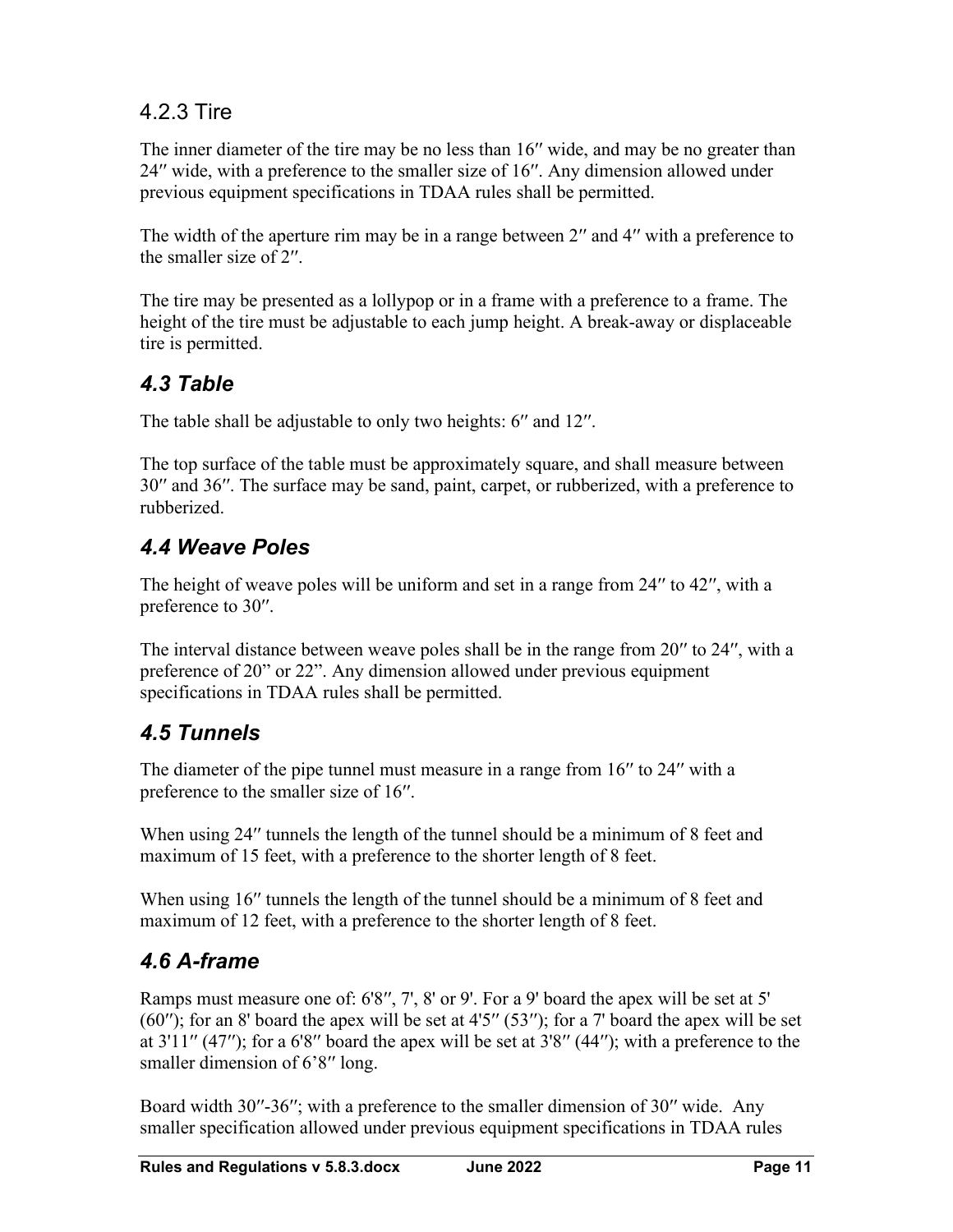shall be permitted.

Contact zones must be 36′′ long. If the A-frame contacts are painted with longer contact zones, then a 2′′ to 3′′ wide tape of a high contrast color to the contact color may be used to mark the 36′′ contact zone. The tape shall be placed so that the bottom edge of the tape is at the 36′′ mark.

Slats are optional. When used, slat spacing must be in the range 9" to 1' slat to slat, slat size must be  $1''$  to  $1-1/2''$  wide by  $1/4''$  to  $3/8''$  thick.

The surface must have sufficient traction so dogs can ascend and descend safely. A rubberized surface (granule or matting) is preferred.

| A-frame ramp  | Apex   |
|---------------|--------|
| $6' 8''$ ramp | 3'8''  |
| $7'$ ramp     | 3'11'' |
| 8' ramp       | 4'5''  |
| 9' ramp       | 5'0''  |

### <span id="page-14-0"></span>*4.7 Dogwalk*

Ramps must measure one of 12', 10', or 8'. For a 12' board the apex will be set in a range from 4' to 4'6′′ (48′′ to 54′′); for a 10' board the apex will be set in a range from 3'4′′ to  $3'9''$  (40'' to 45''); for an 8' board the apex will be set in a range from 2'6" to 3' (30" to 36′′); with a preference to the smaller dimension of 8' ramps.

Board width shall be 11''-12''; with a preference to the smaller dimension of 11'' wide. Any smaller specification allowed under previous equipment specifications in TDAA rules shall be permitted.

Contacts shall be 36′′ long. If the dogwalk contacts are painted with longer contact zones, then a 2′′ to 3′′ wide tape of a high contrast color to the contact color may be used to mark the 36′′ contact zone. The tape shall be placed so that the bottom edge of the tape is at the 36′′ mark.

Slats are optional. When used, slat spacing must be in the range 9" to 1' slat to slat, slat size  $1''$  to  $1-1/2''$  wide by  $1/4''$  to  $3/8''$  thick.

The surface must have sufficient traction so dogs can ascend and descend safely. A rubberized surface (granule or matting) is preferred.

| Dogwalk ramp length | Apex             |
|---------------------|------------------|
| 8' ramp             | $2'$ 6'' to 3'   |
| $10'$ ramp          | $3'$ 4" to 3' 9" |
| $12'$ ramp          | 4' to 4' $6''$   |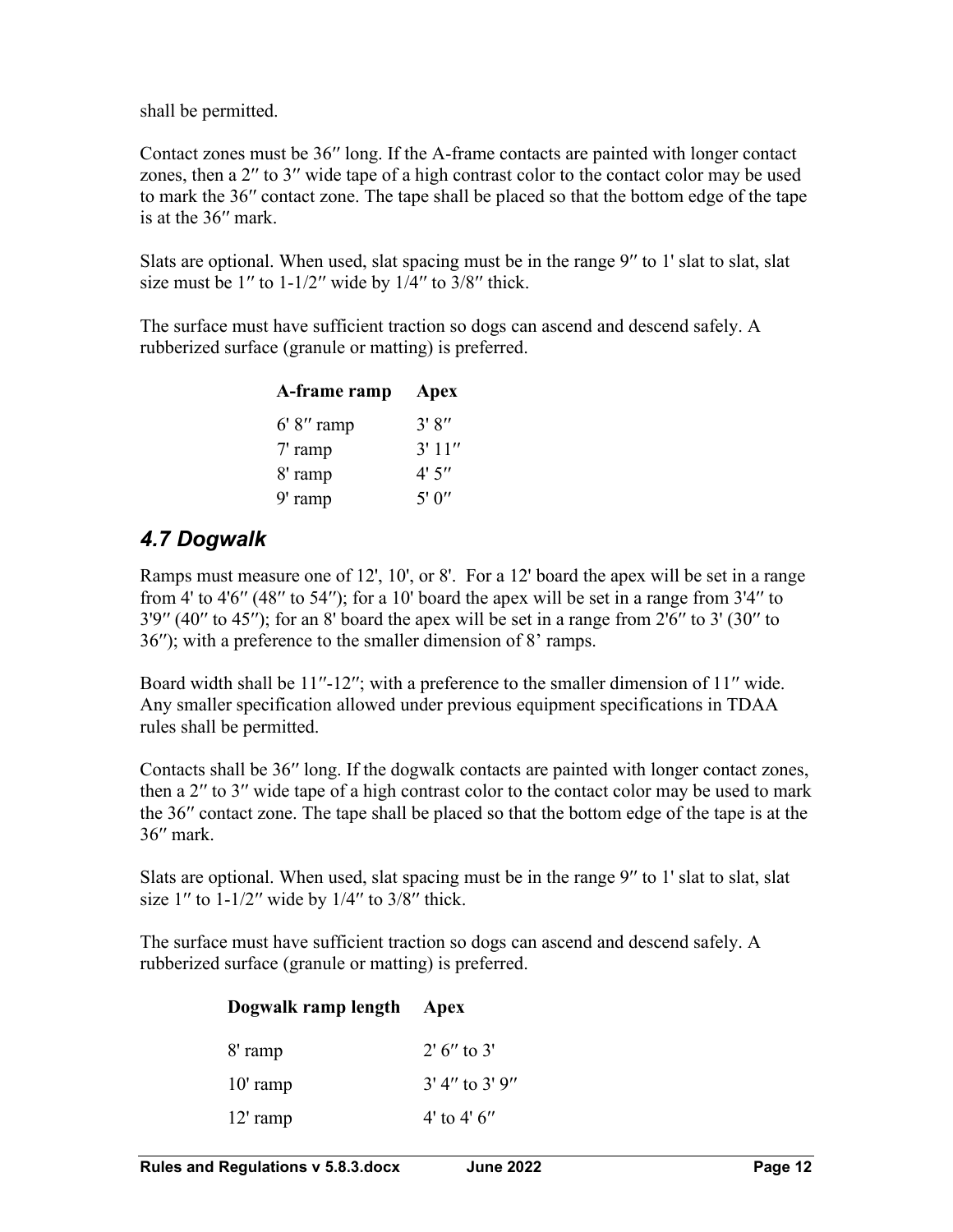# <span id="page-15-0"></span>*4.8 Teeter*

Ramps must measure one of 12', 10', or 8'. For a 12' board the apex will be set at 20′′; for a 10' board the apex will be set at 16.5′′; for an 8' board the apex will be set at 13′′; with a preference to the smaller dimension of 8'.

Board width shall be 11''-12''; with a preference to the smaller dimension of 11'' wide. Any smaller specification allowed under previous equipment specifications in TDAA rules shall be permitted.

Contact zones shall be 36′′. If the teeter contacts are painted with longer contact zones, then a 2′′ to 3′′ wide tape of a high contrast color to the contact color may be used to mark the 36′′ contact zone. The tape shall be placed so that the bottom edge of the tape is at the 36′′ mark.

A three-pound weight placed 12'' from the up end of the teeter must drop the teeter in less than three seconds but not so quickly as to create a safety issue for dogs.

Slats are optional. When used, slat spacing must be in the range 9" to 1' slat to slat, slat size  $1''$  to  $1-1/2''$  wide by  $1/4''$  to  $3/8''$  thick.

The surface must have sufficient traction so dogs can ascend and descend safely. A rubberized surface (granule or matting) is preferred.

| Teeter ramp length | Apex          |
|--------------------|---------------|
| 8' ramp            | 13''          |
| $10'$ ramp         | $16 - 9/16''$ |
| $12'$ ramp         | 20''          |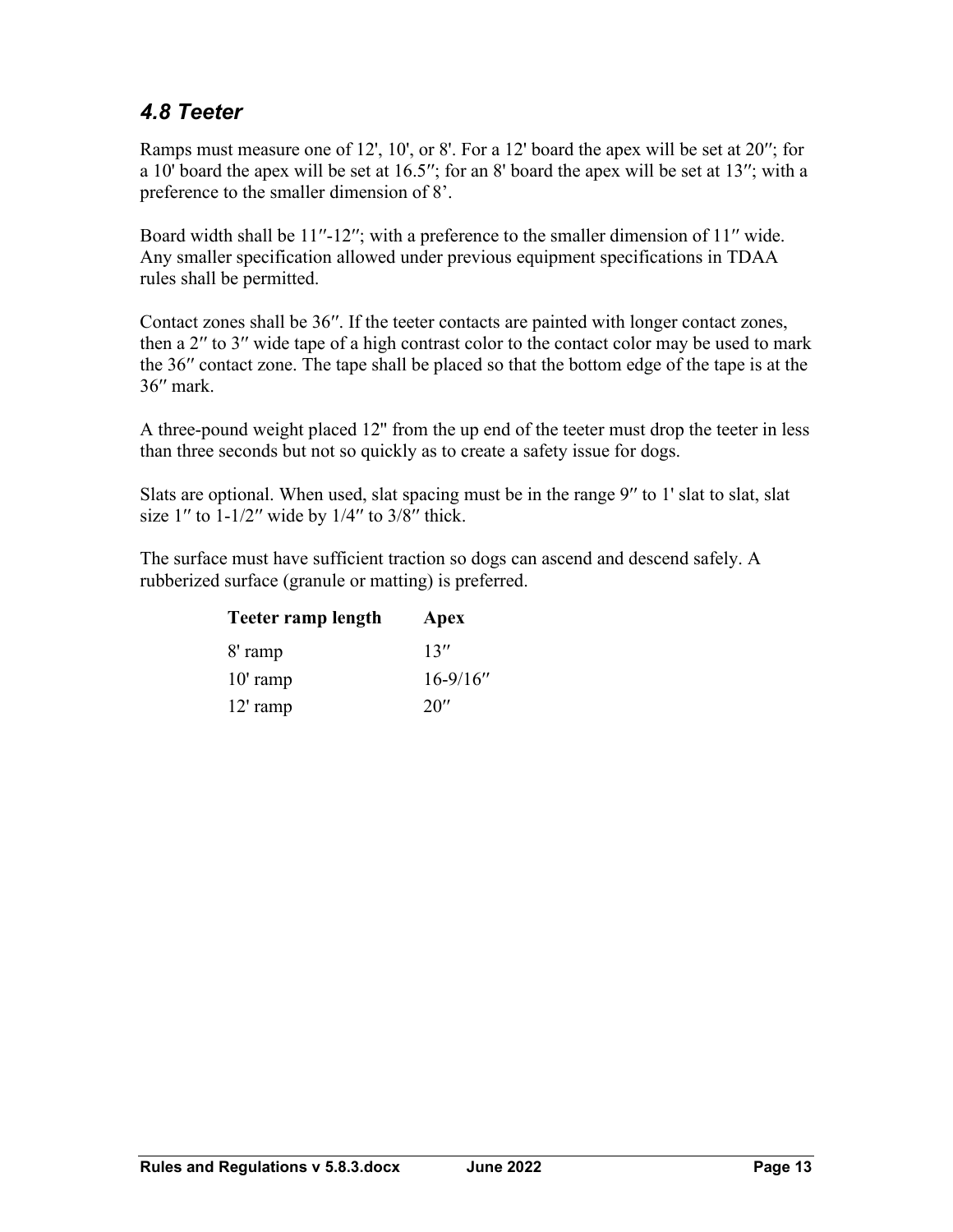# <span id="page-16-0"></span>**Section 5: Superior Agility Classes**

Only dogs in sound physical condition who have earned the Teacup Intermediate Agile Dog (TIAD) shall be eligible for participation in this class.

### <span id="page-16-1"></span>*5.1 Minimum Obstacle Requirements*

A course shall include a minimum of 17 and a maximum of 20 obstacles in the Superior class. Obstacles may be used more than once in a course. Each of the three contact obstacles must be taken at least once but no more than four contact obstacles will be taken in total for each course. The minimum requirements are:

- Three contact obstacles: A-frame, Dogwalk, Teeter
- Weave poles a minimum of 6 are required, while 6 to 12 weave poles are allowed; if 12 poles are used they may be 1 continuous set of 12 or 2 independent sets of 6 poles
- Pipe Tunnel
- Table
- Jumps and hurdles; Tire, Winged and non-winged jumps.

### <span id="page-16-2"></span>*5.2 Performance Standards*

#### 5.2.1 Obstacle Performance

#### **5.2.1.1 Weave Poles**

The dog is required to enter the weave poles from right to left between the first two poles, and weave alternately down the line of poles until the performance is complete. All poles must be taken for a complete performance.

Missing the correct entry or missing a pole during the performance shall be deemed a missed pole and faulted only once. The exhibitor, at his or her discretion, may correct for the missed pole by restarting the line of weaves or by redirecting the dog back to the missed pole. Three occurrences of missed poles shall be deemed a failure to perform, and the judge will instruct the exhibitor to go on to the next obstacle.

Crossing the line of weave poles when the weave poles are not the next correct obstacle shall be deemed a wrong course only if the dog attempts a weaving motion upon entering.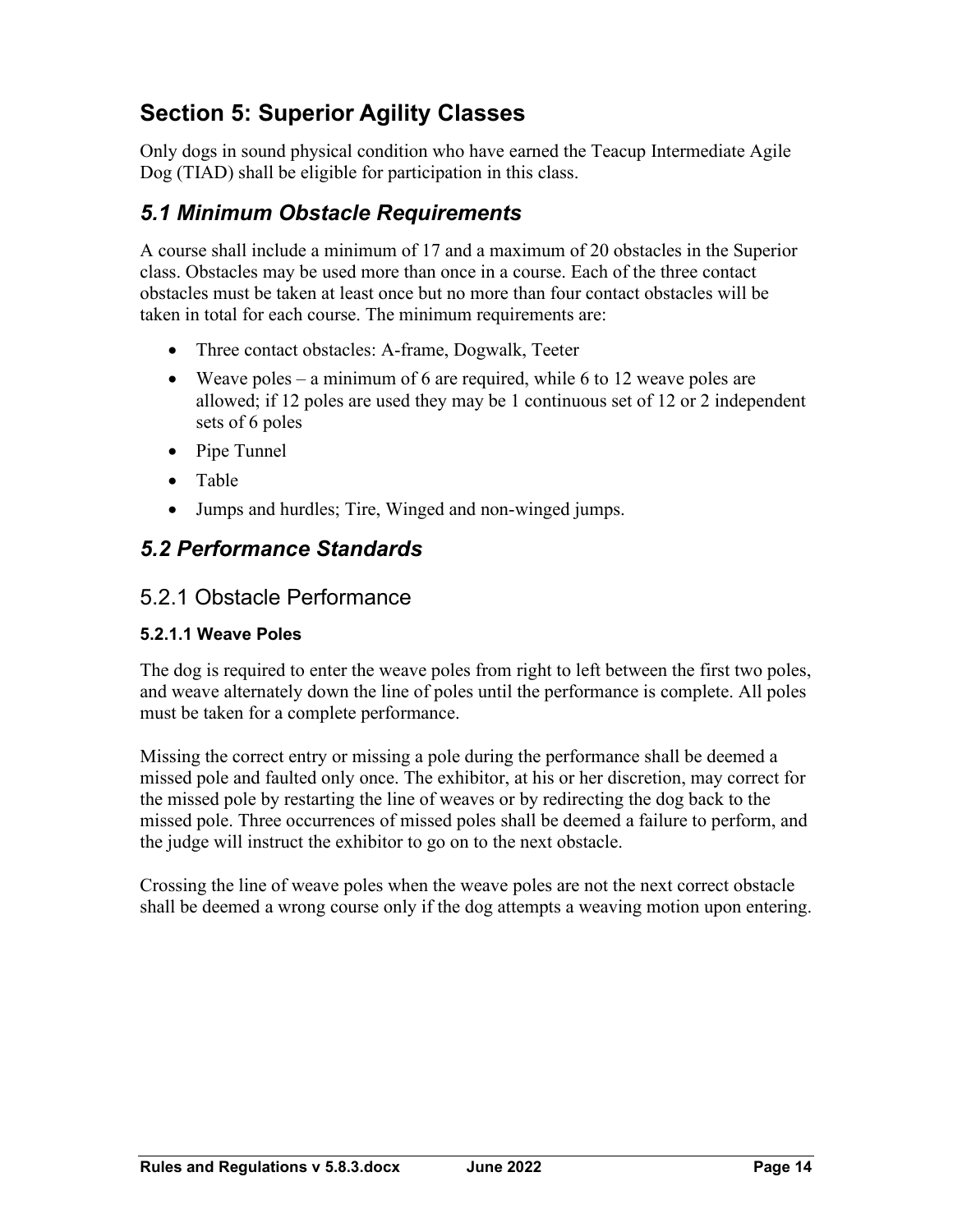#### **5.2.1.2 Table**

The table is an optional obstacle. Judges are urged (but not required) to use the table for at least 50% of standard classes on a trial weekend.

The dog is required to perform one of three obedience exercises on the table for a count of five seconds: sit, down, or stand. If the dog breaks the position during the count, the count shall resume from the point of interruption (cumulative) when the dog returns to the required position.

In a ′′stand′′ the dog is permitted to shift his feet. However, if the dog raises two feet into the air, turns around or walks around on the table, sits, or lies down, the stand is broken, and the count must be resumed once the dog is returned to a standing position.

Leaving the table before the end of the count shall be faulted for the first occurrence only. When the dog has dismounted the table prior to the completion of the count the performance count shall be resumed from the point of interruption (cumulative) once the dog is back on the table and in the required position. Leaving the table three times shall be deemed a failure to perform, and the judge will instruct the exhibitor to go on to the next obstacle. Leaving the table prior to completion of the count and not returning to complete the count shall be deemed a failure to perform.

#### **5.2.1.3 Teeter**

The dog must mount the ramp in the direction designated by the judge, tip the board, and dismount, touching the contact zone before leaving the plank.

Leaving the teeter before beginning the tip (plank doesn't move) shall be deemed a refusal. Not re-attempting the teeter after a refusal shall be deemed a failure to perform. Leaving the plank after the plank has begun to move shall be deemed a fly-off only if the downside ramp does not touch the ground. In other words, even if the dog pushes off before the plank settles the performance will not be faulted if the plank touches.

The up ′′safety′′ contacts are judged only when the dog side-mounts the board. If the approach to the board is straight and square, the judge shall not consider the contact zone for the purpose of performance. On a side mount, the dog must touch the yellow contact zone or will be faulted with a missed contact.

#### **5.2.1.4 Dogwalk**

The dog must mount the ramp in the direction designated by the judge, and dismount touching the contact zone.

Leaving the dogwalk on the up-ramp shall be deemed a refusal. Not re-attempting the dogwalk after a refusal shall be deemed a failure to perform. Leaving the dogwalk on the center plank shall be deemed a failure to perform, and the judge will instruct the exhibitor to go on to the next obstacle. Leaving the dogwalk on the descent plank before the yellow contact zone shall be deemed a missed contact only.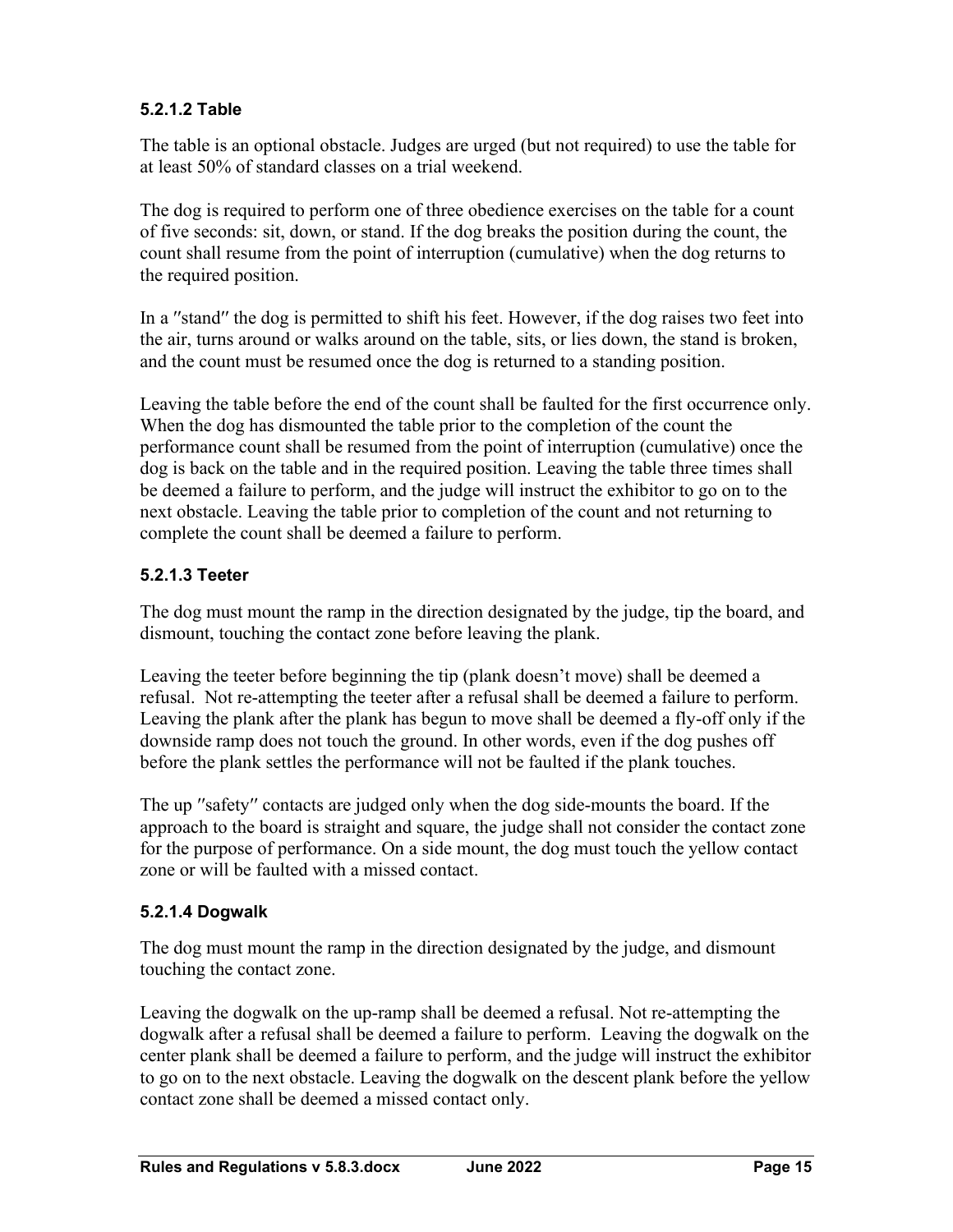The up ′′safety′′ contacts are judged only when the dog side mounts the ramp. If the approach to the ramp is straight and square, the judge shall not consider the contact zone for the purpose of performance. On a side mount, the dog must touch the yellow contact zone or will be faulted with a missed contact.

#### **5.2.1.5 A-frame**

The dog must mount the ramp in the direction designated by the judge, and dismount touching the contact zone.

Leaving the A-frame on the ascent shall be deemed a refusal. Leaving the A-frame on the descent plank before the yellow contact zone shall be deemed a missed contact only. Not attempting the A-frame after a refusal shall be deemed a failure to perform.

The up "safety" contacts are judged only when the dog side mounts the ramp. If the approach to the ramp is straight and square, the judge shall not consider the contact zone for the purpose of performance. On a side mount, the dog must touch the yellow contact zone or will be faulted with a missed contact.

#### **5.2.1.6 Single Hurdles**

The dog must jump the hurdle in the direction designated by the judge, crossing between the standards and over the bar without dropping the top bar. If the dog ′′banks′′ the top bar the dog will be faulted whether or not the bar drops. Banking is defined as stepping on the bar to get additional lift; this definition does not include incidental ′′ticking′′ of the bar.

#### **5.2.1.7 Tire**

The dog must jump the tire aperture in the direction designated by the judge. Jumping through the tire in the wrong direction is a wrong course; jumping between the tire and frame in either direction shall be deemed a standard fault. The team should proceed to the next obstacle on the course after such a fault (this will not result in a failure to perform).

#### **5.2.1.8 Tunnels**

The dog must enter the tunnel in the direction designated by the judge, and exit on the opposite end. Entering the wrong end (all four paws) shall be deemed a wrong-course.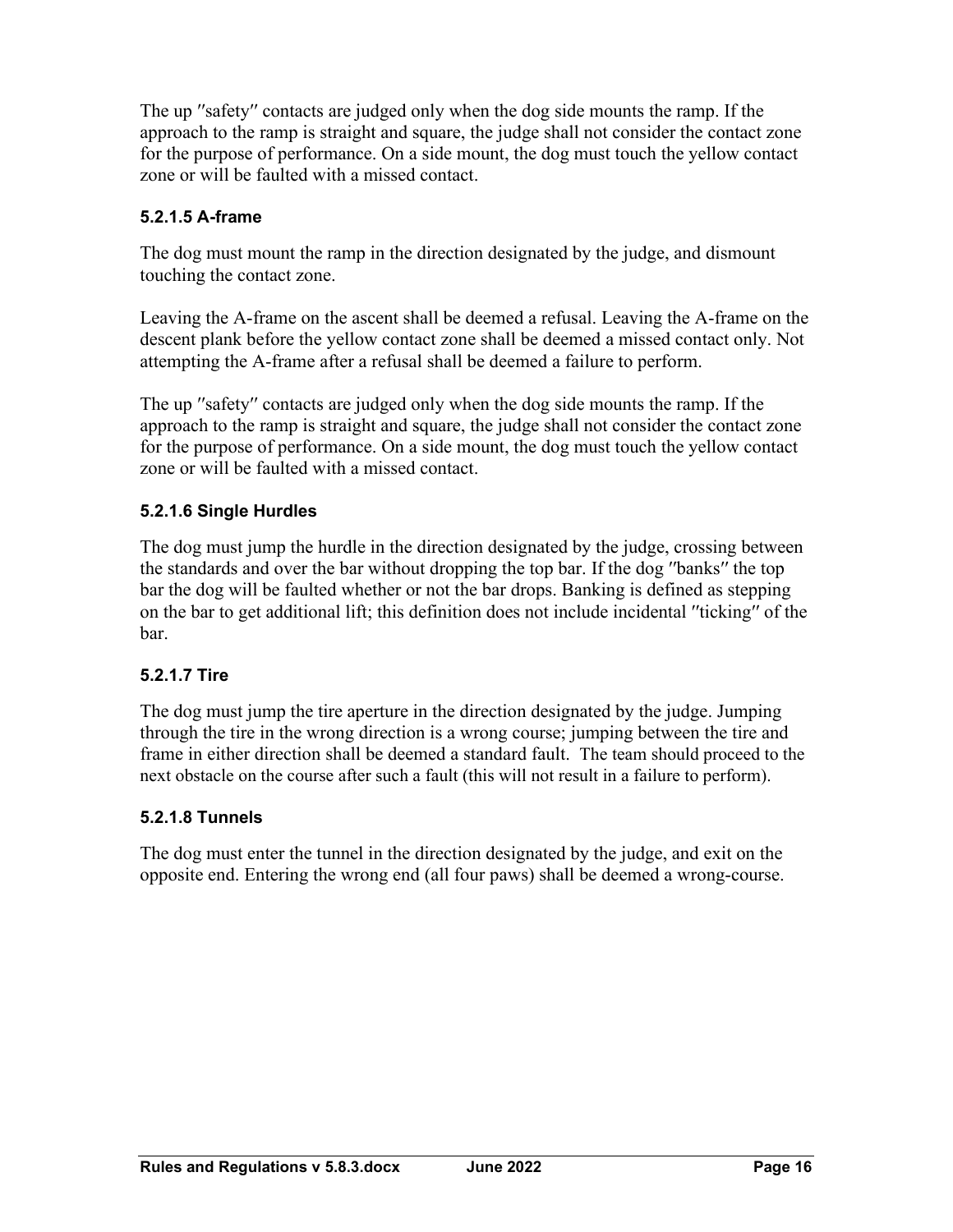### 5.2.2 Performance Faults

#### **5.2.2.1 Missed Contacts**

A dog is required to touch the yellow contact safety zones (Contacts) on the dismount side of the contact obstacles. Up contacts shall not be judged when the dog makes a straight approach. If the dog mounts from the side, however, missing the up contact zone shall be faulted.

#### **5.2.2.2 Teeter Fly-Off**

Leaving the plank after the plank has begun to move shall be deemed a fly-off only if the downside ramp does not touch the ground. In other words, even if the dog pushes off before the plank settles the performance will not be faulted if the plank touches.

Considering that this is a venue for small dogs, if the dog clearly is ready to dismount before the teeter has settled, the dog will not be faulted for popping off the end if he is clearly under control, and so long as the downside ramp is thrust down enough to touch the ground.

A fly-off shall \*not\* be called if the dog actually rides the board down, no matter how spectacularly the board crashes, and even if the dog tumbles and rolls.

No faults shall be called if the board ′′bounces′′ after the dog dismounts.

#### **5.2.2.3 Refusals**

A refusal occurs when a dog stops or turns away from a contact obstacle after having clearly begun the approach, or by running past the run-out plane of the obstacle. Committing to a contact obstacle (touching any part of the ascent) and coming back off the obstacle shall also be deemed a refusal.

A run-out plane is the point at which the dog cannot make an approach to the contact obstacle without turning back to begin the approach again. This line shall be drawn through the back edge of the contact zones.

In Standard courses, refusals shall not be faulted for any obstacles except the contact obstacles. Therefore, circling or making more than one approach to a jump, or entering the correct end of a tunnel and exiting that same end does not constitute a fault. Note that certain games may allow for refusals to be called for obstacles other than the contact obstacles.

#### **5.2.2.4 Wrong-course**

A wrong course shall be defined as a dog performing or committing all four paws to an obstacle out of sequence, or in the wrong direction. Jumping over any obstacle that is not the next correct obstacle shall be deemed a wrong-course.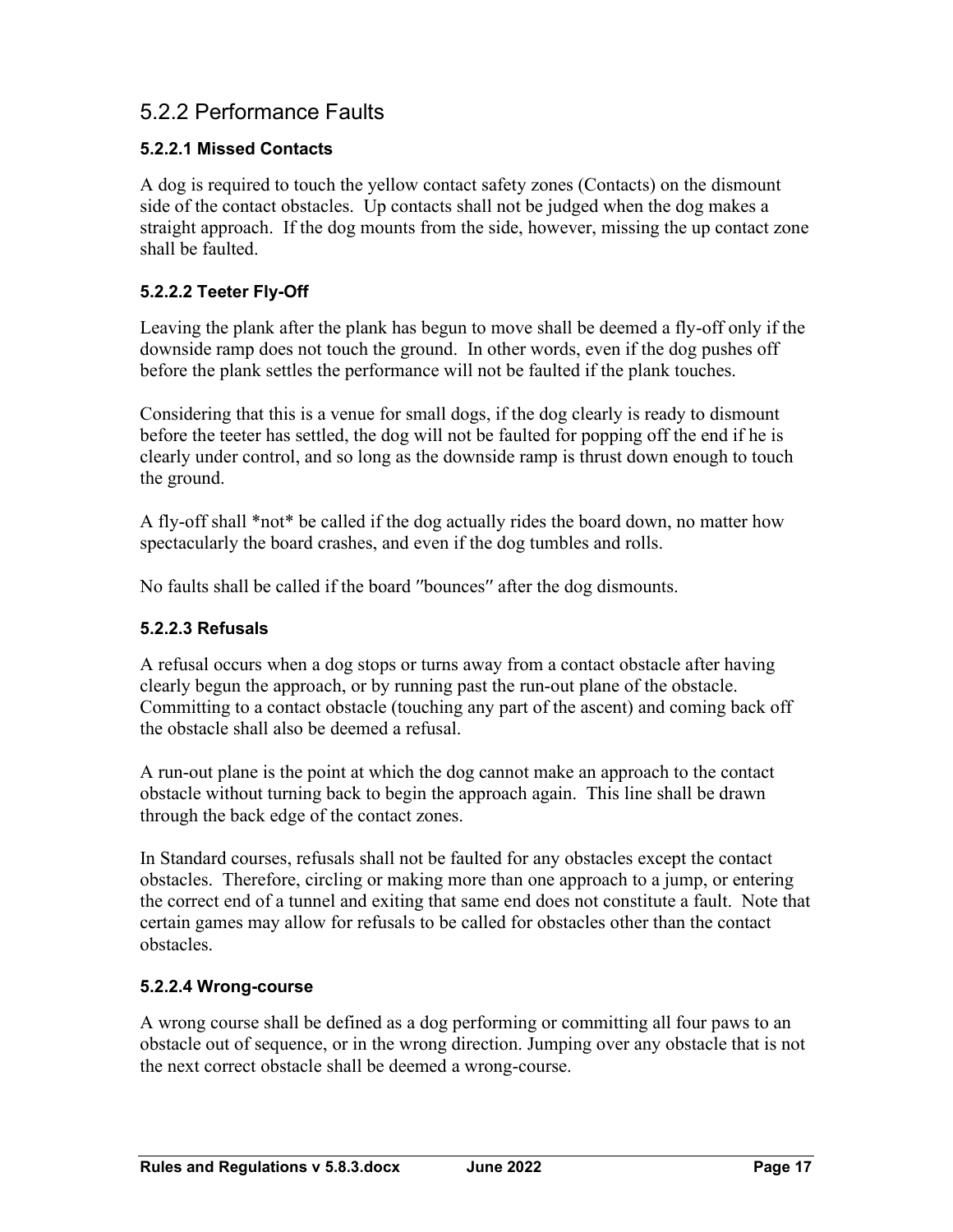Running through any portion of the weave poles when it is not the next designated obstacle shall be deemed a wrong course only if the dog attempts a weaving motion after entering.

During the dog's performance of the weave poles, if the dog sets up a weaving motion moving in the opposite direction of the course flow it shall be deemed a wrong-course. That means the dog may pass through the line of weave poles once only when being turned back to retry the performance. But twice through the poles will be deemed a wrong course.

A dog running under a contact obstacle shall not be deemed a wrong-course. However, if the dog jumps the ramp of a contact obstacle, the performance shall be deemed a wrongcourse.

#### **5.2.2.5 Handling Faults**

The dog is faulted when the handler touches the dog if the touching aids performance. This occurs when the handler collides with the dog in a way that pushes the dog in the direction of the course, and will include the handler touching or bumping the dog during the performance of the weave poles.

The dog is faulted when the handler touches the dog in a manner that assists the dog in course direction (standard fault) or in the performance of an obstacle (failure to perform). The dog shall not be faulted for incidental bumping or excited jumping on the handler, or for any touching that has no benefit to direction or performance, including touching the dog to give praise or reassurance.

#### **5.2.2.6 Touching the Equipment**

The handler is faulted for touching the equipment only when that touching is intended to aid performance. Touching the equipment should only be called if the handler's evident purpose is to draw the dog's attention to the obstacle. Accidentally or incidentally touching equipment shall not be faulted.

#### **5.2.2.7 Outside Assistance**

Outside assistance occurs when someone other than the handler attempts to exert some influence to aid the dog's performance. Some possible scenarios might be: a cheering section organized for particular dogs to help the dog get motivated; someone waiting in the dog's line of sight in the closing of a course with a visible Frisbee or food treats for the dog; or someone yelling course directions to the exhibitor on the field.

#### **5.2.2.8 Time Faults**

In a standard course run, the dog shall be faulted the exact time over standard course time. Exceeding standard course time (after any adjustment for veteran status) shall result in a non-qualifying performance. Time faults shall be measured to the 100th of a second.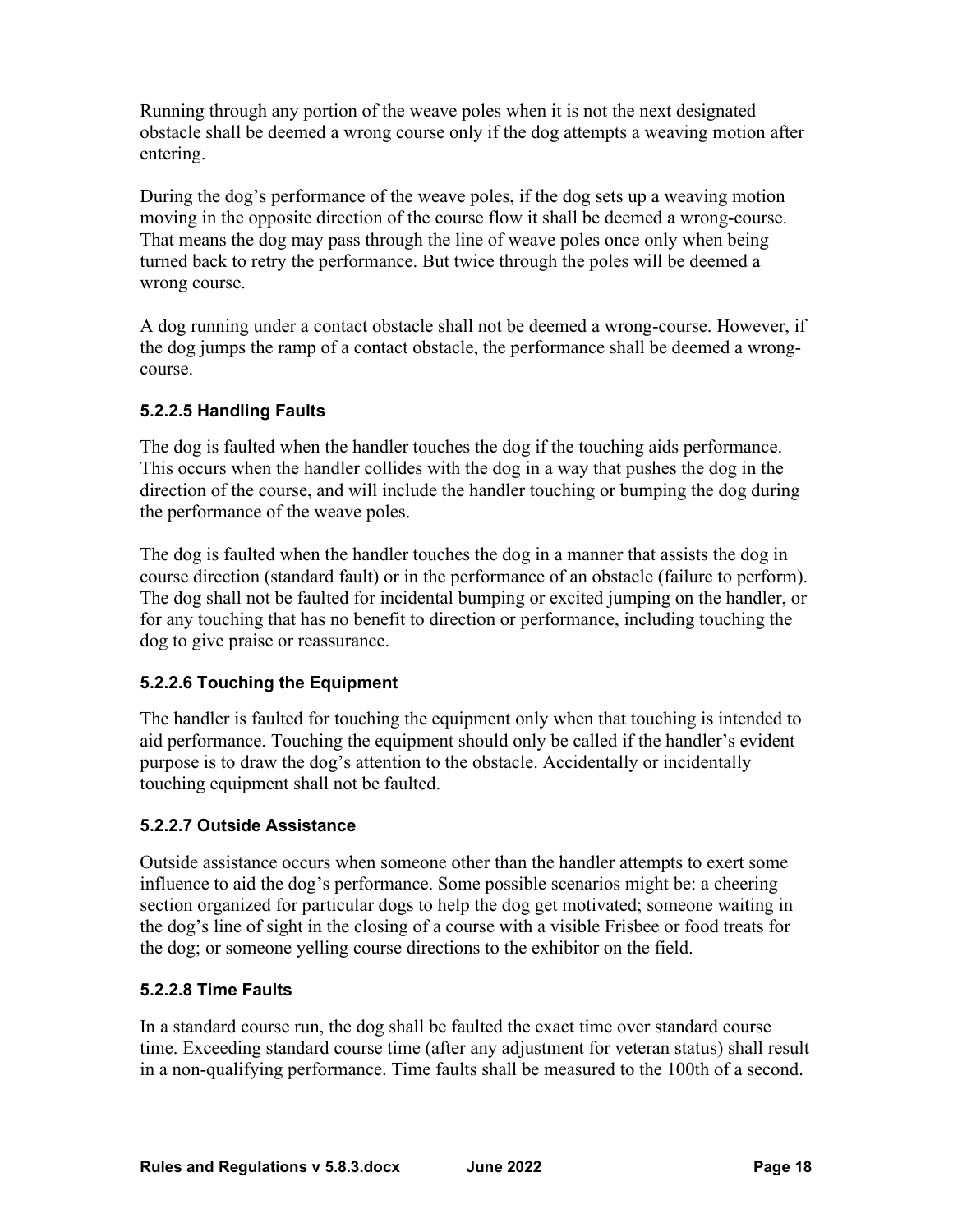#### **5.2.2.9 Elimination**

The dog shall be eliminated and the team dismissed/excused from the ring for the current run for any of the following: harsh treatment of the dog; fouling the ring (this includes vomiting, urination and defecation); the dog refuses to return to work in a reasonable amount of time; the dog is unmanageable; excessive handling; outside assistance; or, dog aggression.

Dogs will not be eliminated for: wearing a collar and tags; wearing adornments, clothing, ties; or mild cursing by the handler so long as that cursing is not directed at the dog or an official on the field.

Aversive training devices will not be allowed on show grounds. These include choke collars, pinch collars, bark collars, and electronic (shock) collars.

#### **5.2.2.10 Excessive Delay**

A dog whose handler excessively delays the start of his round may be faulted in a range from 5 faults to Elimination. A scenario might be a handler who returns to his dog to correct a broken stay at the start line. However, the judge is encouraged simply to instruct the time-keeper to start time so that any delay is reflected in the dog's time on course.

#### **5.2.2.11 Use of Food Treats**

The handler shall be allowed to carry and use food treats in the ring as a reward for the dog so long as the food treat is not offered in a way that assists the dog in course direction or in the performance of an obstacle. Prior to using a food treat during a run, the handler must notify the judge that treats may be used during the run and have the judge approve the treats to be used.

The dog shall receive 20 faults when the handler uses a food treat in a manner that assists the dog in course direction or in the performance of an obstacle. Food treats must be kept secure by the handler. The dog shall earn 20 faults if the handler carries food in hand while the dog is working or at any time drops a food treat on the floor or equipment.

Food treats are not allowed in any regional or national competition, such as the Petit Prix.

#### **5.2.2.12 Use of Toys**

A handler shall be allowed to carry a toy in the ring as long as it is not visible or audible to the dog. The toy can be shown to the dog without fault if it is not offered in a way that assists the dog in course direction or in the performance of an obstacle. Prior to using a toy, the handler must notify the judge that a toy may be used during the run.

The dog shall receive 20 faults when the handler uses a toy in a manner that assists the dog in course direction or in the performance of an obstacle, or if the toy is made visible or audible to the dog while working.

Toys are not allowed in any regional or national competition, such as the Petit Prix.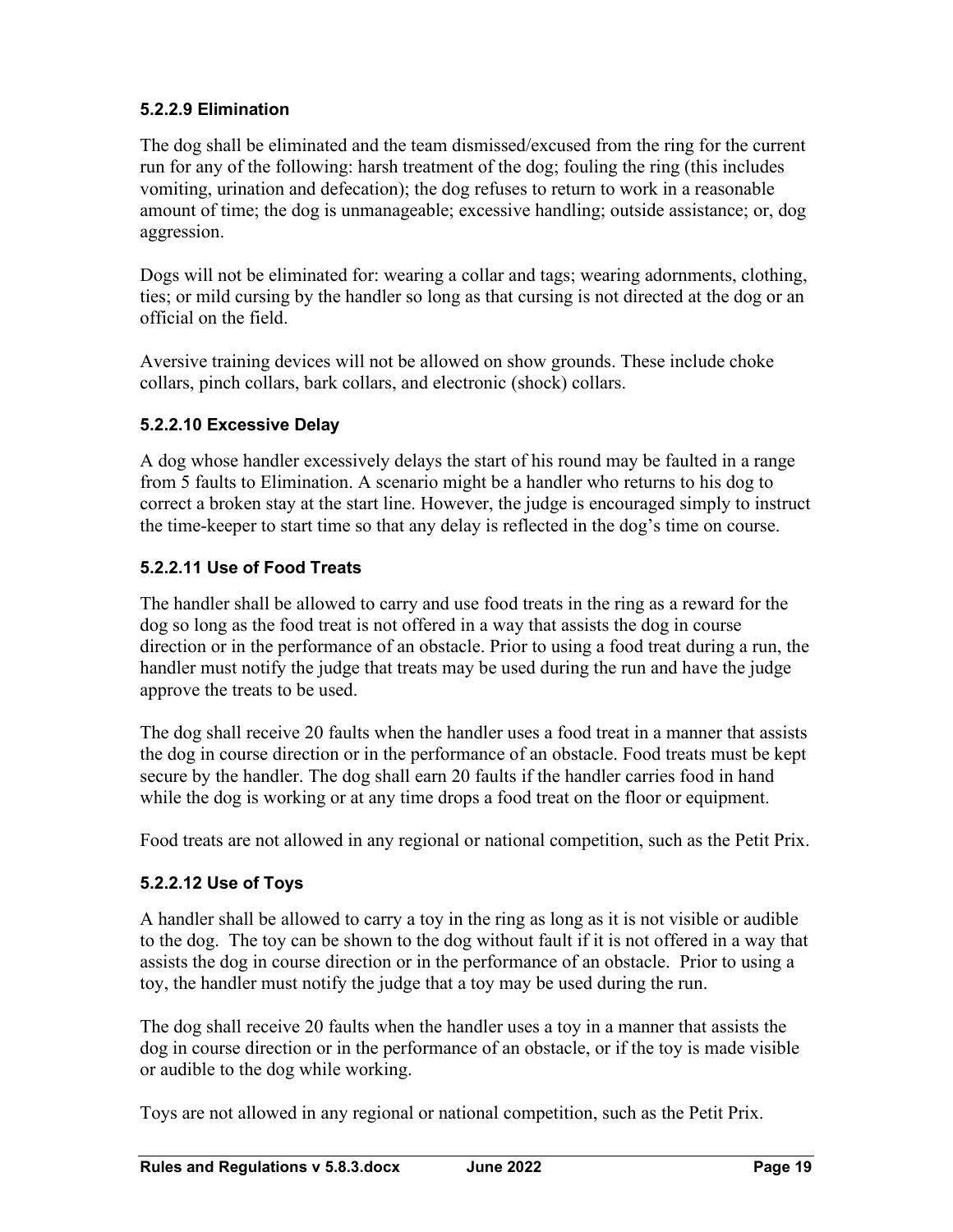### <span id="page-22-0"></span>*5.3 Scoring and Faults*

Standard scoring shall be determined on a faults-then-time basis. A dog may place in a class without actually achieving a qualifying score. In the event of a tie in number of faults, the winner shall be determined on the basis of lowest time. In the event of a tie in both faults and time, the judge may use his discretion to determine a tie-breaking scenario.

In standard courses, five faults can be incurred and still earn a qualifying score. For a standard course, which is scored 100 minus faults, 95 is a qualifying score for all faults except time faults. In other words, a standard fault on a standard course will still result in a qualifying score if it is the only fault. Any time faults will result in an NQ.

In games, qualification criteria shall be set by the judge under the direction of the TDAA course reviewer(s).

Performance faults shall be assessed on the following basis (see section 10.2 for summary of faults per class):

- Missed contacts  $\sim$  5 faults
- Wrong-course  $\sim$  5 faults
- Fly-off of the teeter  $\sim$  5 faults
- Missed weave poles, one occurrence only  $\sim$  5 faults
- Displacing hurdle poles  $\sim$  5 faults
- Refusals  $\sim$  5 faults
- Handler assistance or touching that assists the dog in course direction (Standard Fault) or in the performance of an obstacle (Failure to Perform)
- Excessive Delay at Start:  $\sim$  5 faults to Elimination
- Outside assistance  $\sim$  5 faults to Elimination
- Leaving the table before completion of the count, (one occurrence only)  $\sim$  5 faults
- 3 occurrences of leaving the table early  $\sim$  Failure to Perform
- 3 occurrences of missed weave poles  $\sim$  Failure to Perform
- Failure to perform  $\sim 20$  faults (Failure for Beginner and Intermediate classes); to Elimination (Superior class)
- Using food or toys to modify the dog's performance  $\sim$  20 faults (Failure to Perform)
- Excessive handler assistance  $\sim$  Elimination
- Unsportsmanlike behavior  $\sim$  Excused
- Aggression to humans or other dogs  $\sim$  Excused
- Dog ceasing to work or leaving the test area  $\sim$  Excused
- Fouling the course  $\sim$  Excused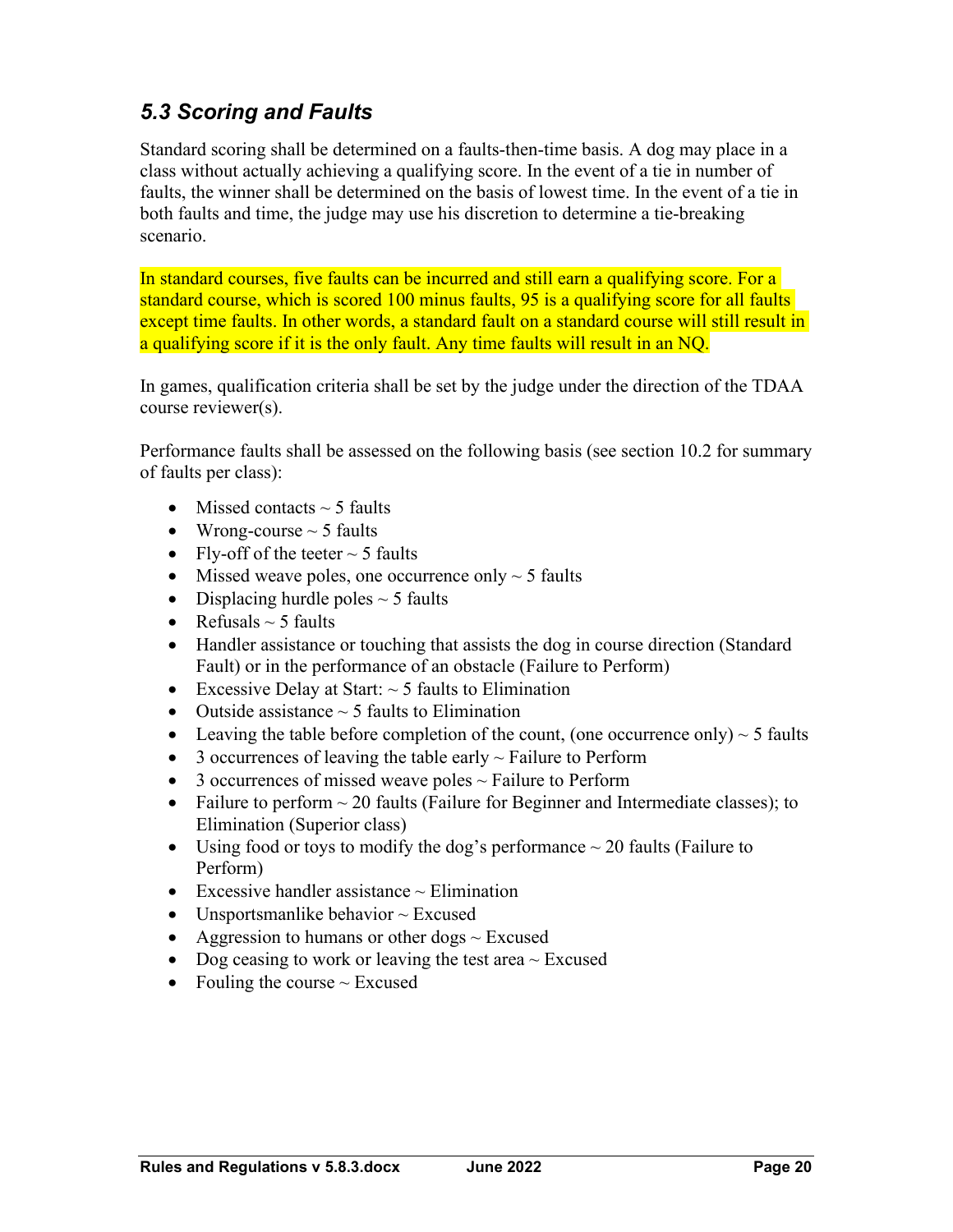### 5.3.1 Signaling Performance Faults

When judging standard courses the judge should give these signals to the scribe:

- Standard faults Raised open hand
- Failure to perform Two raised open hands
- Refusal Raised closed fist
- Elimination Crossed arms
- Dismissal Blow the whistle (or politely advise the handler to leave the field)

### 5.3.2 Standard Course Times

In tests in which performance is measured on the basis of faults, the judge shall measure the dog's path and set a Standard Course Time (SCT). For standard classes the judge shall use the number at the low end of the range. This is typically automatically calculated by the trial software.

The Superior rate for standard courses for dogs jumping 4'' and 8′′ shall be 1.9 yards per second plus 5 seconds for table performance if a table is present, and for games courses in a range between 1.9 and 2.3 yards per second. The Superior rate for standard courses for dogs jumping 12′′ and 16′′ shall be 2.0 yards per second plus 5 seconds for table performance if a table is present, and for games courses in a range between 2.0 and 2.3 yards per second. Maximum course time shall be set at 1.5 times the standard course time.

#### **5.3.2.1 Veteran Dogs**

A veteran dog is a dog of at least 7 years of age. Veteran dogs receive an extension in standard course time. 4′′ (measured height) veterans receive an additional 4 seconds while 8′′, 12′′, and 16′′ veterans receive an additional 2 seconds. Veteran dogs also receive a jump height exemption.

A double-digit veteran dog is a dog of at least 10 years of age. Double-digit veteran dogs receive the same extension in standard course time as veteran dogs. Double-digit veteran dogs receive two jump height exemptions.

#### **5.3.2.1 Disabled Handlers**

A time exemption will be granted to disabled handlers amounting to 4 seconds standard course times and qualifying course times for games classes. The proof of disability shall be the issued disability parking tag. There will be no special system of titling for disabled handlers.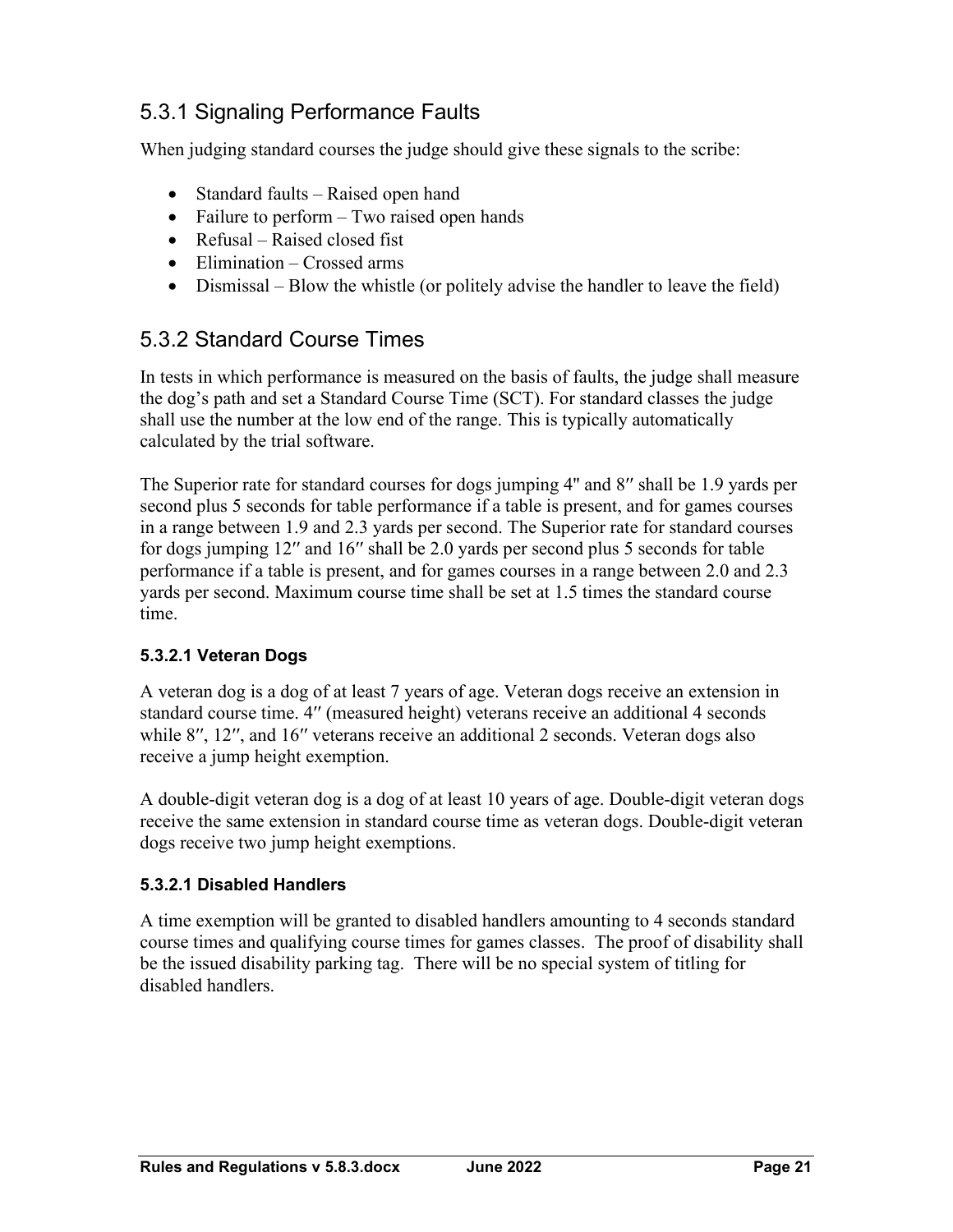# <span id="page-24-0"></span>**Section 6: Intermediate Agility Classes**

Only dogs who have earned the Teacup Beginner Agile Dog (TBAD) shall be eligible for participation in this class.

### <span id="page-24-1"></span>*6.1 Minimum Obstacle Requirements*

A course shall include a minimum of 14 and a maximum of 18 obstacles in the Intermediate class. All three contact obstacles (teeter, dogwalk, and A-frame) are required, and only three contact performances are allowed. Six weave poles are required, and only six are allowed.

Otherwise, the obstacle requirements shall be the same as used in the Superior class.

### <span id="page-24-2"></span>*6.2 Performance Standards*

In the performance of the weave poles the dog shall be allowed to miss the entry without fault. However, once the dog makes a correct entry, he will be judged for missed weave poles in the same manner as in the Superior class.

The first failure to perform will be scored as 20 faults; the second failure to perform will be scored as elimination.

Otherwise, performance faults shall be the same as used in the Superior class.

### <span id="page-24-3"></span>*6.3 Standard Course Times*

In tests in which performance is measured on the basis of faults, the judge shall measure the dog's path and set a Standard Course Time (SCT). For standard classes the judge shall use the number at the low end of the range. This is typically automatically calculated by the trial software.

The Intermediate rate for standard courses for dogs jumping 4′′ and 8′′ shall be 1.5 yards per second plus 5 seconds for table performance, and for games courses in a range between 1.5 and 1.7 yards per second. The Intermediate rate for standard courses for dogs jumping 12′′ and 16′′ shall be 1.6 yards per second plus 5 seconds for performance of the table and for games courses in a range from 1.6 and 1.9 yards per second. Maximum course time shall be set at 1.5 times the standard course time.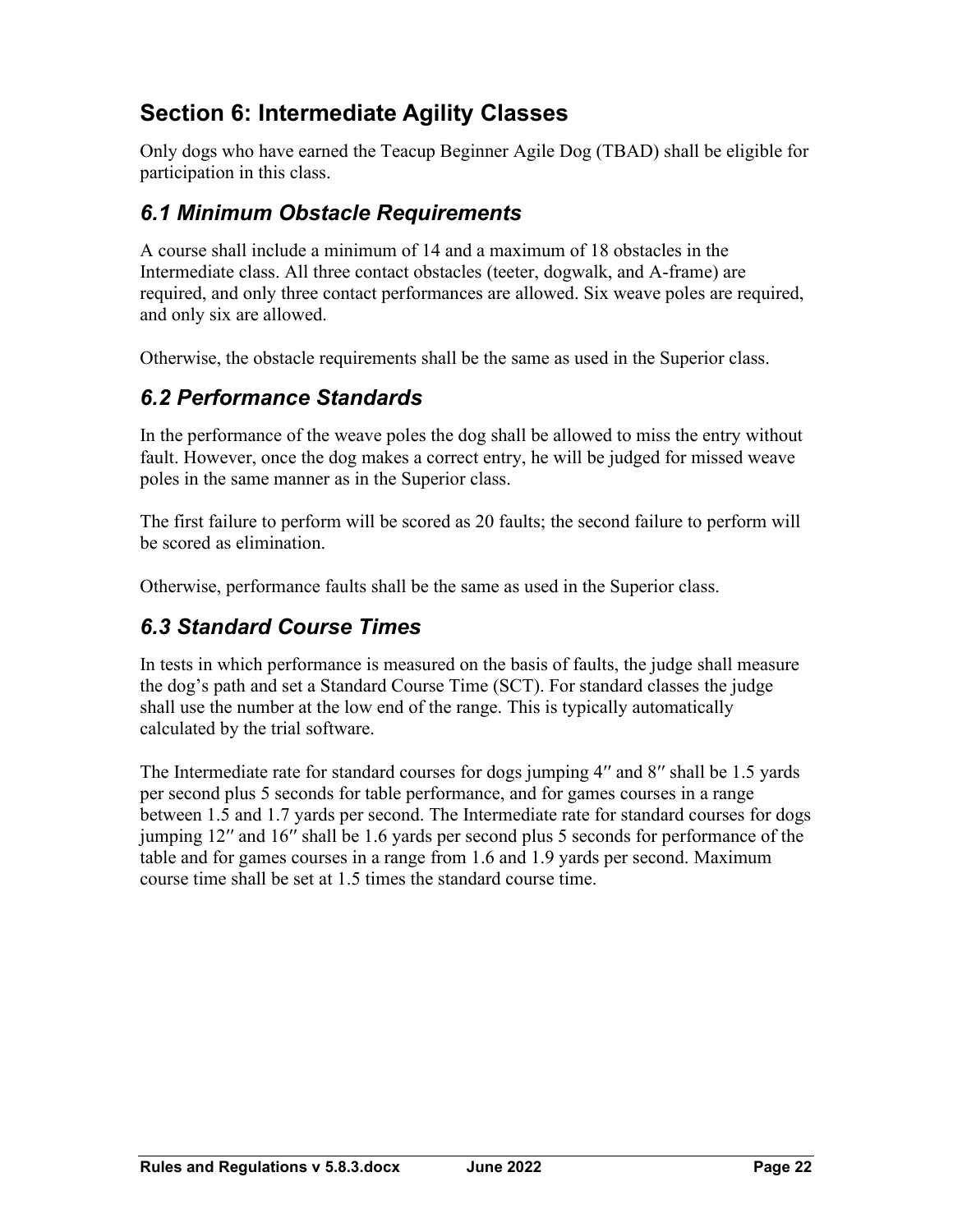# <span id="page-25-0"></span>**Section 7: Beginner Agility Classes**

All dogs in sound physical condition, meeting the height specifications of the organization, and familiar with all obstacles shall be eligible for participation in this class.

### <span id="page-25-1"></span>*7.1 Minimum Obstacle Requirements*

A course shall include a minimum of 12 and a maximum of 15 obstacles in the Beginner class. All three contact obstacles (teeter, dogwalk, and A-frame) are required, and only three contact performances are allowed. Weave poles are not allowed.

Otherwise, the obstacle requirements shall be the same as used in the Superior class.

### <span id="page-25-2"></span>*7.2 Performance Standards*

Refusals are not faulted on the dog's approach to any obstacle.

Leaving a contact obstacle on the ascent side, when it is the next obstacle in sequence, after committing all four paws, shall not be faulted. The dog may attempt the obstacle three times only. **After a third refusal** the performance shall be deemed a failure to perform. The judge shall advise the exhibitor to continue on course. If the dog is directed back onto the contact obstacle, the performance shall be scored a wrong course.

The first failure to perform will be scored as 20 faults; the second failure to perform will be scored as elimination.

Otherwise, performance faults shall be the same as used in the Superior class.

# <span id="page-25-3"></span>*7.3 Standard Course Times*

In tests in which performance is measured on the basis of faults, the judge shall measure the dog's path and set a Standard Course Time (SCT). For standard classes the judge shall use the number at the low end of the range. This is typically automatically calculated by the trial software.

The Beginner rate for standard courses for dogs jumping 4′′ and 8′′ shall be 1.3 yards per second plus 5 seconds for table performance, and for games courses in a range from 1.3 to 1.5 yards per second. The Beginner rate for standard courses for dogs jumping 12′′ and 16′′ shall be 1.4 yards per second plus 5 seconds for table performance, and for games courses in a range from 1.4 and 1.6 yards per second. Maximum course time shall be set at 1.5 times the standard course time.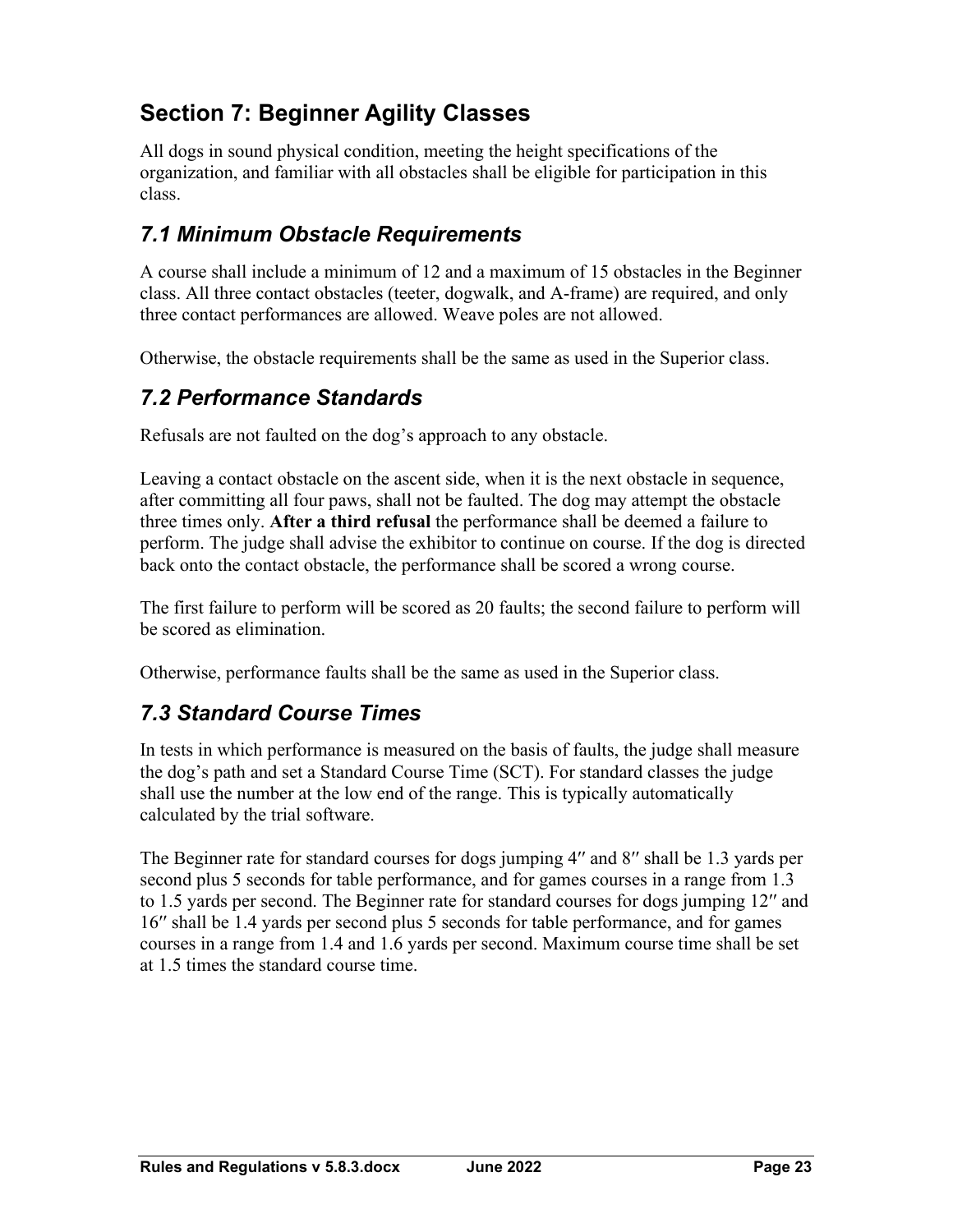# <span id="page-26-0"></span>**Section 8: Games Classes**

A resource for establishing rules and guidelines for TDAA games: The Book of Agility Games, 5<sup>th</sup> Edition, can be found on the TDAA's website.

### <span id="page-26-1"></span>*8.1 Existing Games*

Existing agility games played by any of the existing agility organizations can be used in the TDAA. These games have the advantage that rules are established and generally understood by exhibitors and the games have a track record of rule interpretation, performance, and judging.

### <span id="page-26-2"></span>*8.2 Requirements for New Games*

TDAA judges may create new games or variations of existing games. New games or variations must be submitted to the TDAA for review and approval six (6) weeks prior to the date of the test.

When designing a new agility game for use in TDAA for titling purposes, the following guidelines shall be considered:

All games will have a clearly defined scoring basis.

All new games must have a clear start and finish line or point. Faults that end a game must be clearly determinable.

An example course map that illustrates game play must be included when submitting a new game design for consideration.

New games must have a clearly established time period for play. If the new game has multiple periods, each period shall either have its own clearly established time period or some means to move from one play period to another.

New games shall have a clear and simple means of breaking tied scores for faults or points. Time measured in 1/100th of a second may be used.

New games shall provide for how faults are to be determined and how the case of failure to perform affects subsequent play (e.g., missed obstacle, dropped bar, stepping on a line, obstacles taken out of a required sequence before moving to the next portion of the game, etc.)

New games shall establish the qualification criteria for Games I, Games II, and Games III, based on the game mechanics and skill requirement.

New games shall be designed to take into account a range of dog and handler skills to provide an appropriate but not overwhelming challenge at the various competing levels.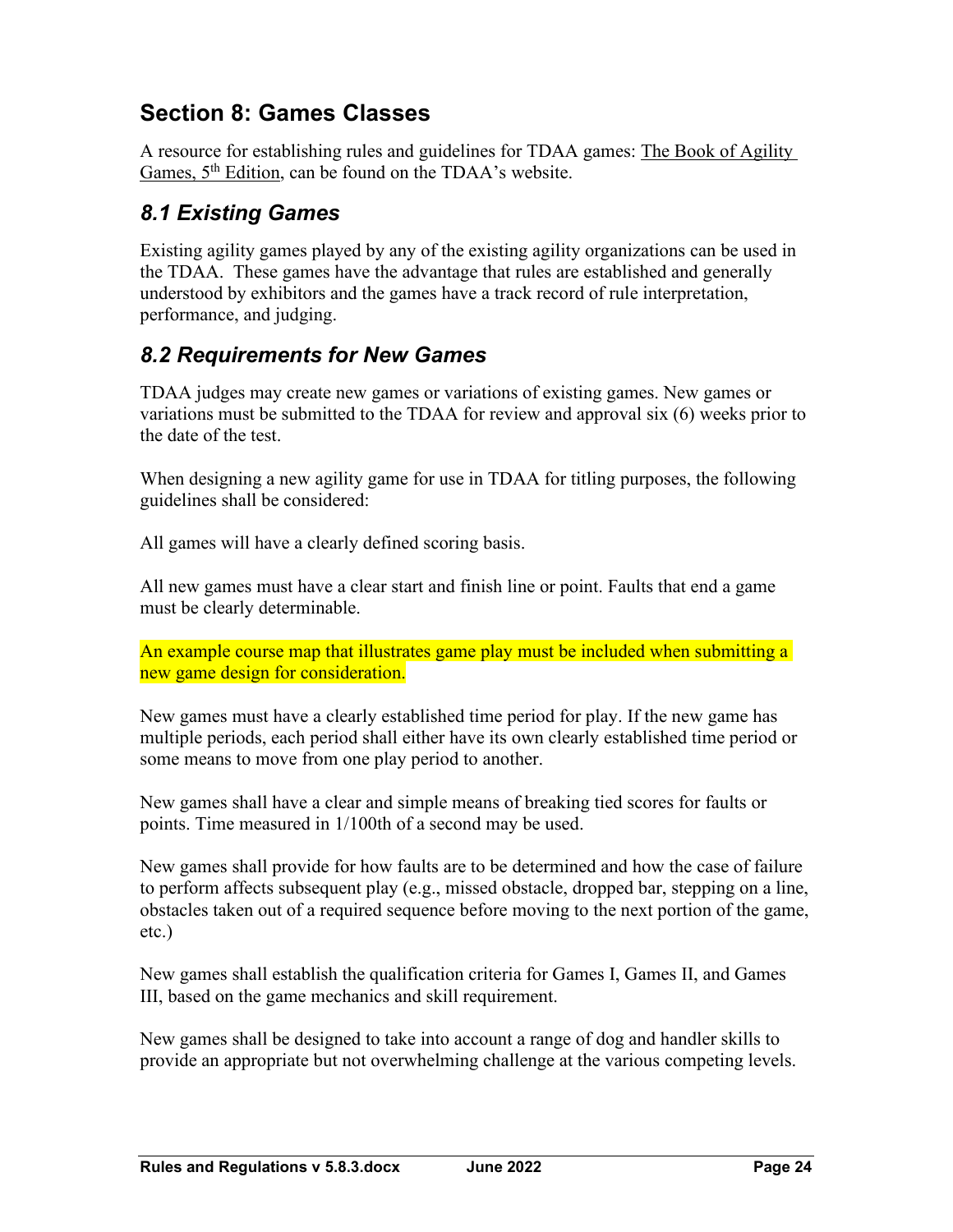### <span id="page-27-0"></span>*8.3 General Games Rules*

Games requiring a Standard Course Time shall use the range provided for each level in sections 5.0, 6.0, and 7.0, respectively, for Games Levels III, II and I.

There are no limits to the number of weave poles that may be used in a game. When weave poles are used in games classes, dogs competing at the Games I level must be able to qualify without having to perform the weaves. For Games II and Games III, weave pole faults may be defined at the judge's discretion.

As much as possible, course faults should be consistent between each level.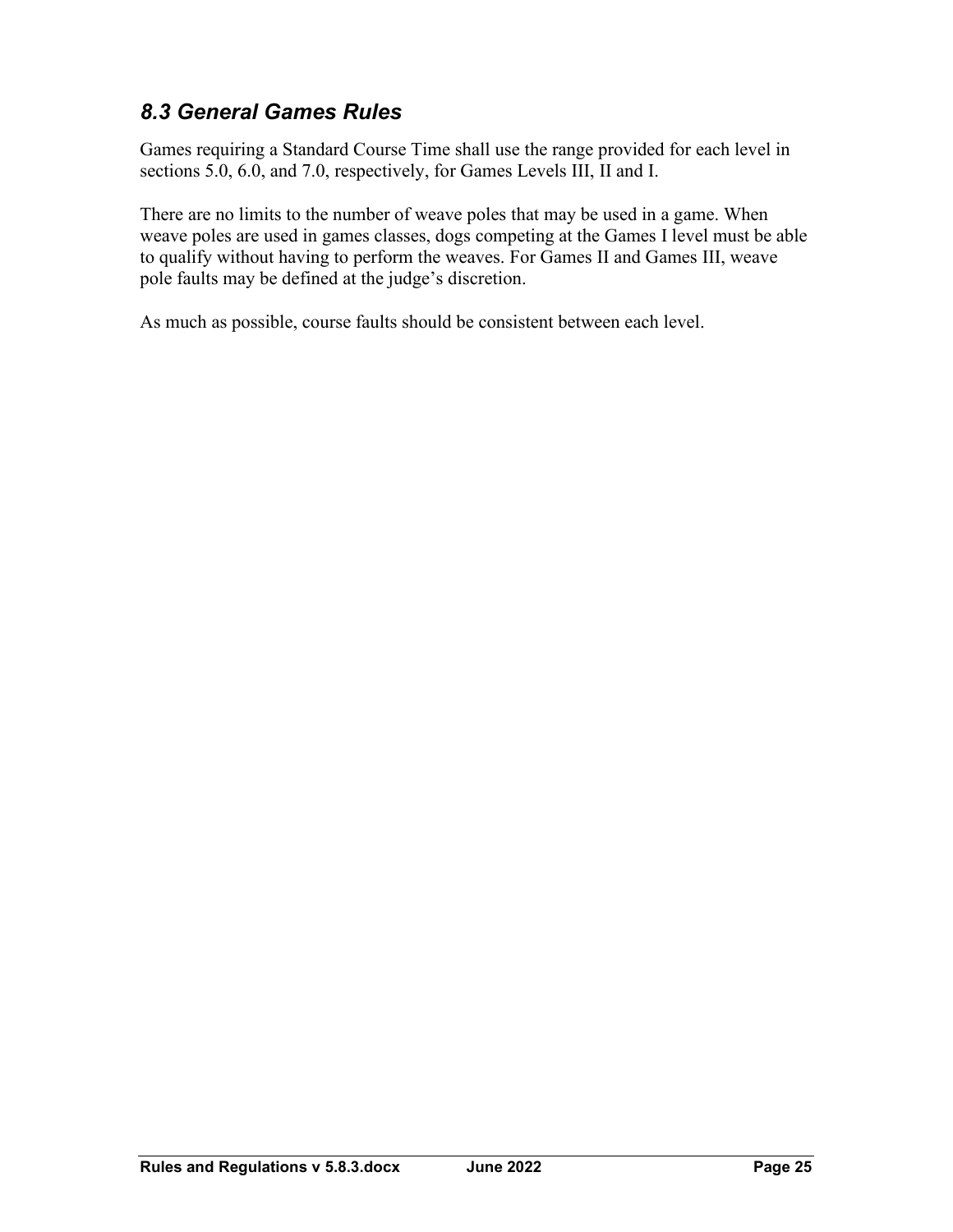# <span id="page-28-0"></span>**Section 9: Misconduct and Aggressive Dogs**

### <span id="page-28-1"></span>*9.1 Misconduct*

Disciplinary matters arising from conduct exhibited within the course area (or ring) shall primarily be the responsibility of the judge in determining if dismissal from the ring and filing of a complaint with the Host Committee is warranted, though this shall not prohibit others from filing a complaint with the Host Committee for competitor misconduct should the judge fail to do so. All other disciplinary matters fall under the jurisdiction of the Host Committee, though the Committee may consult with the judge on matters brought to it involving incidents in the ring and other matters it deems appropriate.

Matters of misconduct shall include (but not be limited to):

- Abuse of Dogs
- Misconduct Against a Judge
- Unsportsmanlike conduct
- Indiscretions

The TDAA will make the final determination as to the penalties for a person reported for misconduct. Penalties may take the form of: a warning letter, temporary, or permanent suspension from TDAA privileges. All complaints must be forwarded to the TDAA within 5 business days of the conclusion of the trial.

### <span id="page-28-2"></span>*9.2 Aggressive Dogs*

The TDAA will have a low tolerance for dogs that are aggressive. Action arising from aggression exhibited within the course area (or ring) shall be the responsibility of the judge in determining if dismissal from the ring, removal from the trial site and filing of a complaint with the Host Committee is warranted, though this shall not prohibit others from filing a complaint with the Host Committee for dog aggression should the judge fail to do so. All other actions related to incidents of dog aggression fall under the jurisdiction of the Host Committee, though the Committee may consult with the judge on matters brought to it involving incidents in the ring and other matters it deems appropriate.

The TDAA will make the final determination as to the penalties for a dog reported for matters of aggression. Penalties may take the form: a warning letter, suspension from TDAA privileges. All complaints must be forwarded to the TDAA within 5 business days of the conclusion of the trial.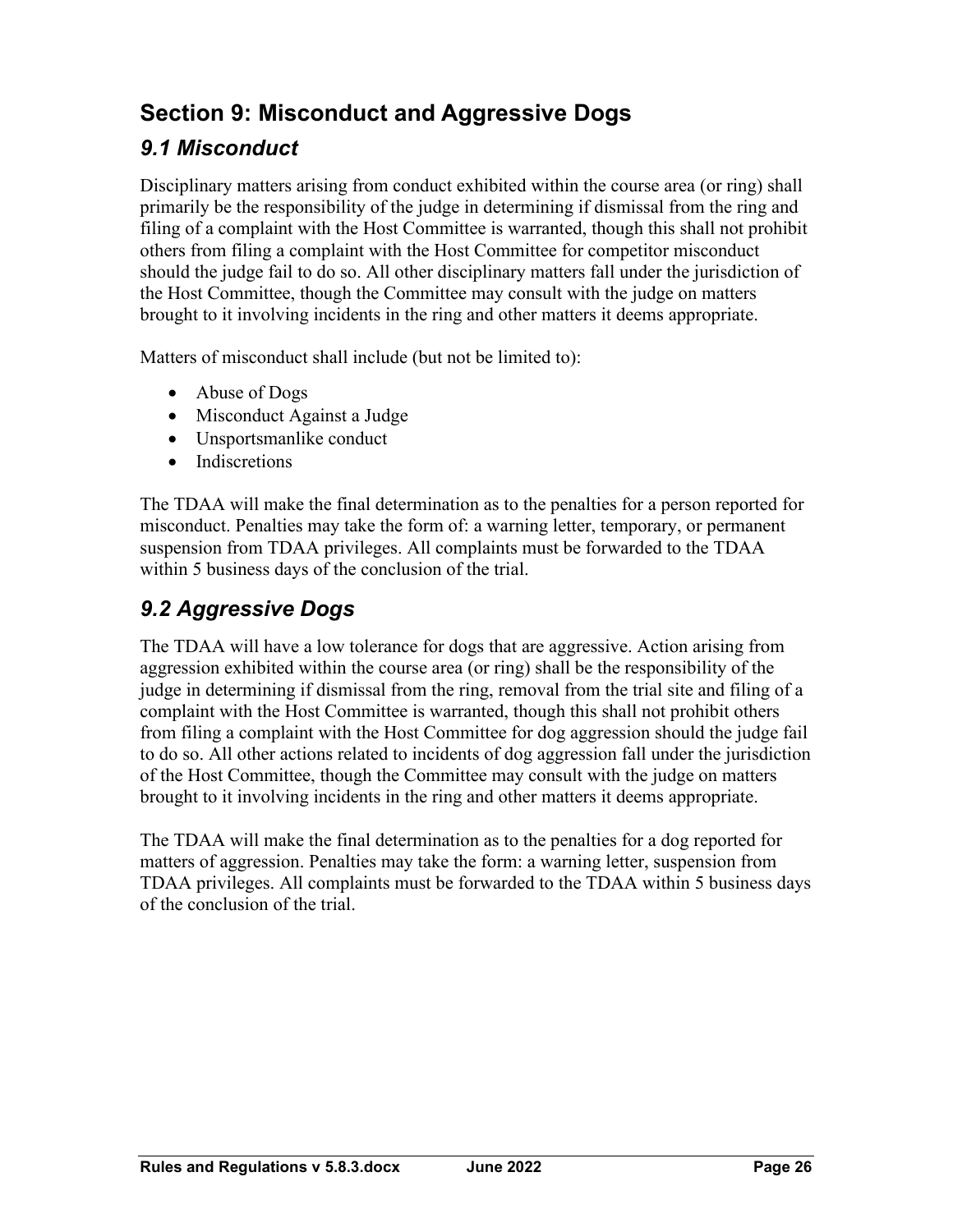# <span id="page-29-0"></span>**Section 10: Judge's Aids**

### <span id="page-29-1"></span>*10.1 Standard and Games Course Time Rates*

Judges are encouraged to generally use the rates as stated below for calculating standard course time (SCT); in inclement weather or for adverse site or equipment conditions the SCT may be set lower at the judge's discretion.

| <b>Level and Class</b>   | <b>Measured</b><br>Jump<br><b>Height</b> | <b>Standard Course Time</b><br><b>Rates of Travel</b><br>(Yards per Second) | <b>Add'l Time for</b><br>Veteran dogs |
|--------------------------|------------------------------------------|-----------------------------------------------------------------------------|---------------------------------------|
|                          | 4 <sup>''</sup>                          | $1.3$ YPS + 5 sec (table)                                                   | 4 seconds                             |
| Beginner<br>Standard     | 8''                                      | $1.3$ YPS + 5 sec (table)                                                   | 2 seconds                             |
|                          | 12''/16''                                | $1.4$ YPS + 5 sec (table)                                                   | 2 seconds                             |
|                          | $4^{\prime\prime}$                       | $1.5$ YPS + 5 sec (table)                                                   | 4 seconds                             |
| Intermediate<br>Standard | 8''                                      | $1.5$ YPS + 5 sec (table)                                                   | 2 seconds                             |
|                          | 12''/16''                                | $1.6$ YPS + 5 sec (table)                                                   | 2 seconds                             |
|                          | $4^{\prime\prime}$                       | $1.9$ YPS + 5 sec (table)                                                   | 4 seconds                             |
| Superior<br>Standard     | 8''                                      | $1.9$ YPS + 5 sec (table)                                                   | 2 seconds                             |
|                          | 12''/16''                                | $2.0$ YPS + 5 sec (table)                                                   | 2 seconds                             |
|                          | $4^{\prime\prime}$                       | $1.3 - 1.5$ YPS                                                             | 4 seconds                             |
| Games $I^*$              | $8$ "                                    | $1.3 - 1.5$ YPS                                                             | 2 seconds                             |
|                          | 12''/16''                                | $1.4 - 1.6$ YPS                                                             | 2 seconds                             |
|                          | $4^{\prime\prime}$                       | $1.5 - 1.7$ YPS                                                             | 4 seconds                             |
| Games $II$ *             | 8''                                      | $1.5 - 1.7$ YPS                                                             | 2 seconds                             |
|                          | 12''/16''                                | $1.6 - 1.9$ YPS                                                             | 2 seconds                             |
| Games III <sup>*</sup>   | $4^{\prime\prime}$                       | $1.9 - 2.3$ YPS                                                             | 4 seconds                             |
|                          | $8^{\prime\prime}$                       | $1.9 - 2.3$ YPS                                                             | 2 seconds                             |
|                          | 12''/16''                                | $2.0 - 2.3$ YPS                                                             | 2 seconds                             |

\* Only applies to games classes in which a standard course time (SCT) is to be used.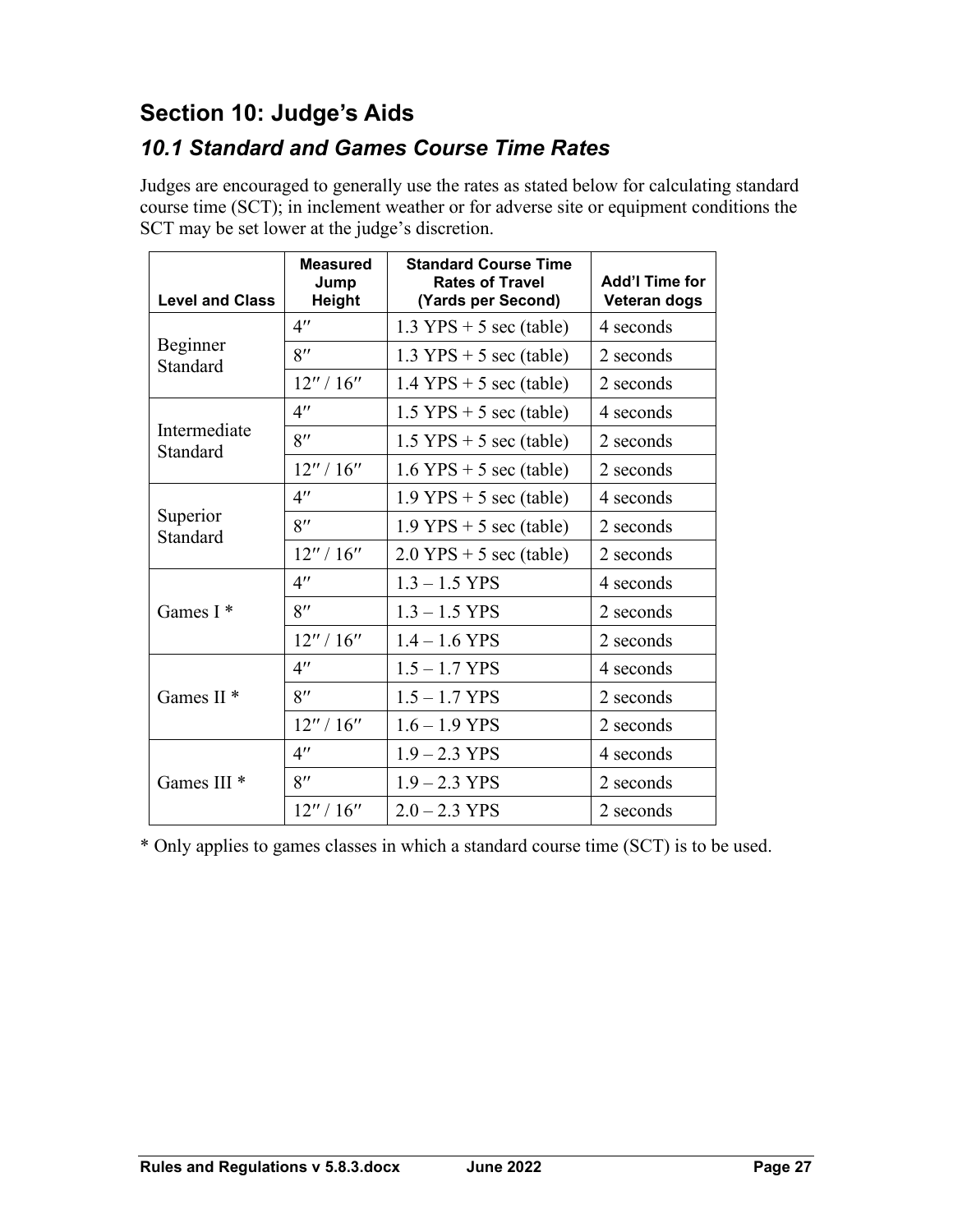| <b>Fault</b>                                                           | <b>Superior</b>                                                 | Intermediate                                                               | <b>Beginner</b>                                                                                                           |
|------------------------------------------------------------------------|-----------------------------------------------------------------|----------------------------------------------------------------------------|---------------------------------------------------------------------------------------------------------------------------|
| Missed contact zone                                                    | 5 faults                                                        | 5 faults                                                                   | 5 faults                                                                                                                  |
|                                                                        | 5 faults                                                        | 5 faults                                                                   | 5 faults                                                                                                                  |
| Fly-off (teeter)<br>First occurrence of                                |                                                                 |                                                                            |                                                                                                                           |
| jumping off and on the<br>table                                        | 5 faults                                                        | 5 faults                                                                   | 5 faults                                                                                                                  |
| Anticipation of end of<br>table count                                  | 5 faults                                                        | 5 faults                                                                   | 5 faults                                                                                                                  |
| First occurrence of a<br>missed weave pole                             | 5 faults                                                        | 5 faults                                                                   | N/A                                                                                                                       |
| Dropped bar                                                            | 5 faults                                                        | 5 faults                                                                   | 5 faults                                                                                                                  |
| Refusal (contact obstacles<br>only)                                    | 5 faults. 3 refusals on<br>course will result in<br>elimination | 5 faults. 3 refusals on a<br>single obstacle will<br>result in elimination | Not faulted unless the<br>dog commits with four<br>paws and gets off three<br>consecutive times -<br>then it is a failure |
| Excessive delay at start                                               | 5 faults to Elimination                                         | 5 faults to Elimination                                                    | 5 faults to Elimination                                                                                                   |
| Running wrong course                                                   | 5 faults                                                        | 5 faults                                                                   | 5 faults                                                                                                                  |
| Failure to perform                                                     | Elimination                                                     | 20 faults. 2 failures will<br>result in Elimination                        | 20 faults. 2 failures will<br>result in Elimination                                                                       |
| Use of food or toys in the<br>ring to assist performance               | 20 faults                                                       | 20 faults                                                                  | 20 faults                                                                                                                 |
| Touching the dog or<br>equipment as an aid to the<br>dog's performance | 5 faults to Elimination                                         | 5 faults to Elimination                                                    | 5 faults to Elimination                                                                                                   |
| Outside assistance                                                     | 5 faults to Excused                                             | 5 faults to Excused                                                        | 5 faults to Excused                                                                                                       |
| Poor sportsmanship                                                     | Excused                                                         | Excused                                                                    | Excused                                                                                                                   |
| Signs of aggression                                                    | Excused                                                         | Excused                                                                    | Excused                                                                                                                   |
| Leaving the course area                                                | Not faulted, to Excused                                         | Not faulted, to Excused                                                    | Not faulted, to Excused                                                                                                   |
| Dog being out of control<br>or ceasing to work                         | Excused                                                         | Excused                                                                    | Excused                                                                                                                   |
| Fouling the course                                                     | Excused                                                         | Excused                                                                    | Excused                                                                                                                   |

# <span id="page-30-0"></span>*10.2 Summary of Faults by Class*

Excused – The dog is dismissed from the ring for the current run only. In cases of aggression the Trial Committee in consultation with the judge may dismiss the dog from the trial site.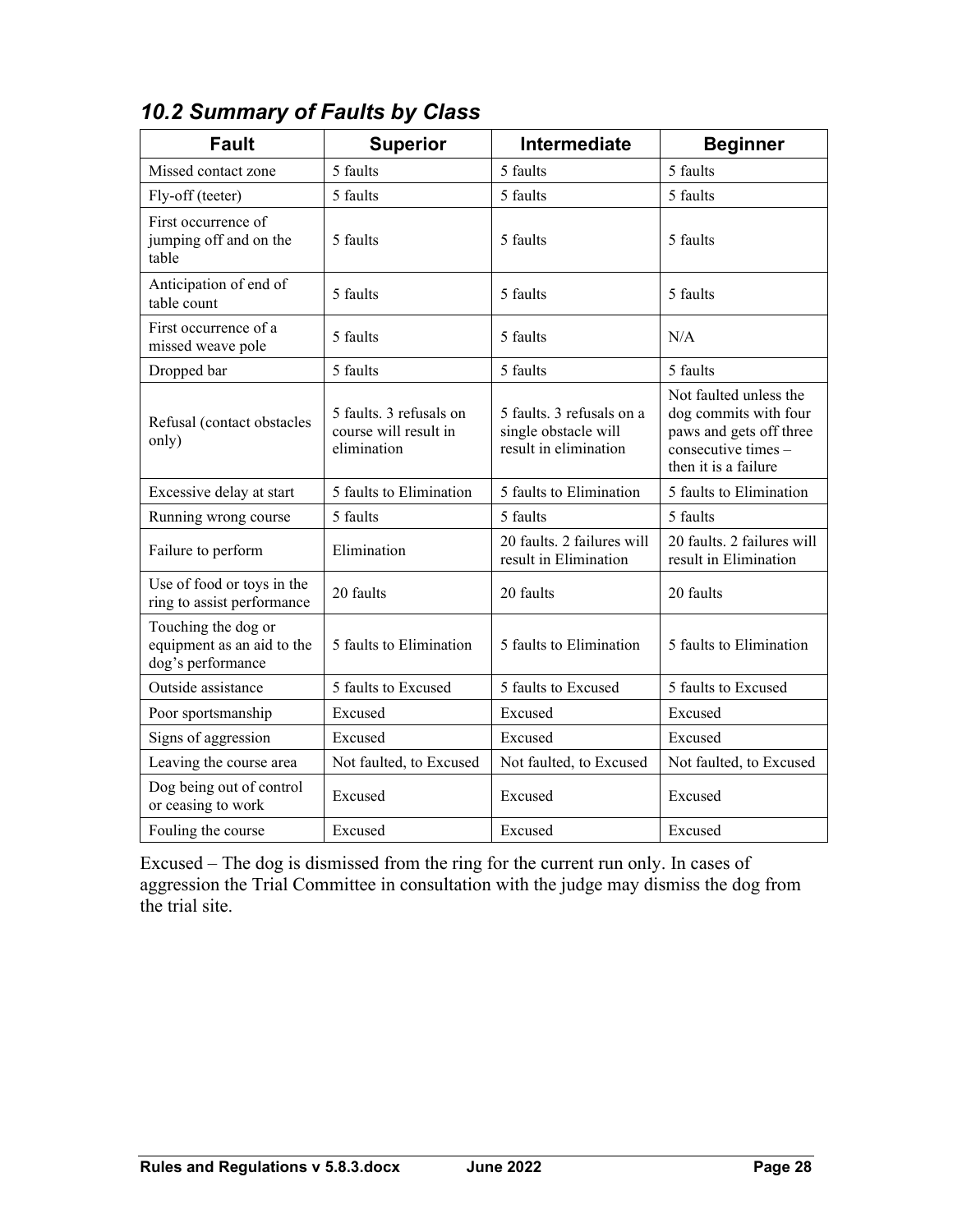# <span id="page-31-0"></span>**Contact Information**

The Official TDAA website is located at:

#### **[www.k9tdaa.com](http://www.k9tdaa.com/)**

This site contains the TDAA's calendar of events, official forms for download, TDAA merchandise, complete listing of TDAA judges, contact information for TDAA, and information about the National Petit Prix Tournament.

TDAA's email and physical mail addresses are:

teacupagility@gmail.com

TDAA W6485 County Hwy H New Glarus, WI 53574